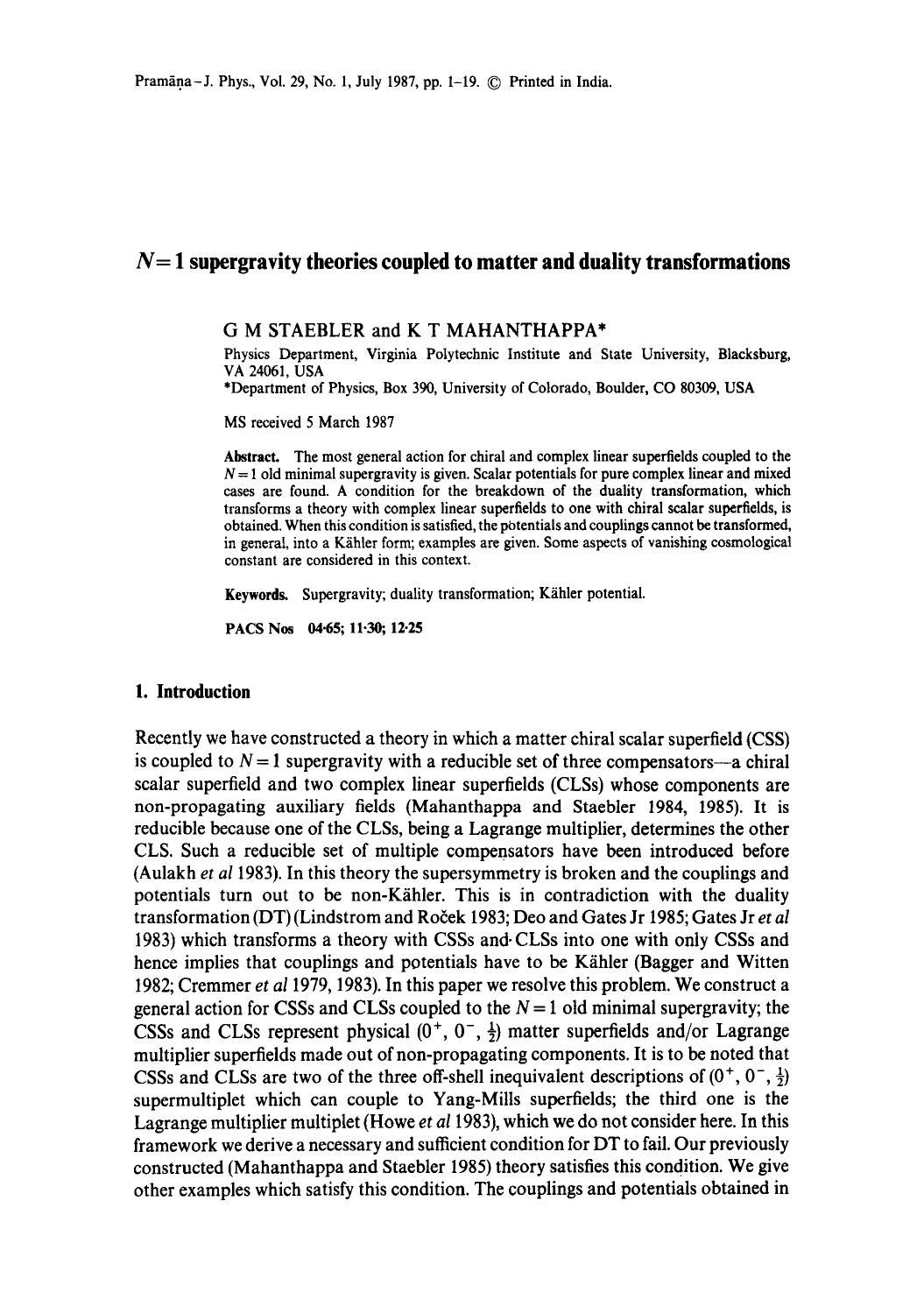these models after the elimination of auxiliary fields can be non-Kähler. We also consider the conditions needed for the cosmological constant to be zero.

It is apparent from our work that the canonically accepted view, that matter couplings to supergravity are Kähler in nature is not, in general, true. Although it is true that CSSs have a Kähler type coupling to the old minimal supergravity, CLSs, which cannot be transformed by DT to CSSs, will not necessarily have K/ihler type couplings (Mahanthappa and Staebler 1985). It is also known that CSSs coupled to other off-shell representations of  $N = 1$  supergravity, that involve linear superfields, do not need to have K/ihler kinetic terms for the scalar fields (Lang *et al* 1985). However, in all the previous examples with non-Kähler couplings supersymmetry was spontaneously broken on-shell, either by an auxiliary CLSs (Mahanthappa and Staebler 1985), or by the presence of a cosmological term (chiral density) in a supergravity which cannot support a deSitter geometry (Gates Jr *et al 1983*). In the present work we find that supersymmetry does *not* need to be broken on-shell in order to have a breakdown of DT. Since CLSs have kinetic (and other) terms which are not in Kähler form (Deo and Gates Jr 1985), before being transformed by DT to Kähler ones, it is expected that when DT fails the kinetic terms can be, in general, non-Kähler equivalent as well. We do not explicitly check the kinetic terms here, but an example where this happens can be found in Mahanthappa and Staebler (1985). An example in which the DT fails, but the Kähler geometry remains, is given in this paper.

The paper is organized as follows. In  $\S 2$  the most general coupling of both CLSs and CSSs to old minimal supergravity is constructed. Section 3 is devoted to finding the scalar potential for this general case and for the case where only CLSs are present. The scalar auxiliary field equations are also given with all derivatives and non-scalar fields set to zero. Section 4 introduces DTs, and derives the necessary and sufficient conditions for the breakdown (non-invertability) of DTs. Section 5 treats the mixed CSS and linear CLS case, and finds the condition for which DT breaks down in this case. Section 6 determines the necessary and sufficient conditions for a vanishing cosmological constant for the potentials of  $\S 2$ . It is shown how the conditions for the breakdown of DT are compatible with a zero cosmological constant. Section 7 gives three examples of models which cannot be transformed by DT, The final section is the conclusion and discussion of the results. Some of the results of this paper have been previously reported in Mahanthappa and Staebler (1987).

# **2. General coupling of chiral and complex linear super-fields to supergravity**

In this section we will derive the most general coupling of CLSs and CSSs to old minimal supergravity (Stclle and West 1978; Ferrara and Van Nieuwenhuizen 1978). The superfield formulation and conventions of Siegel and Gates Jr (1979) will be used throughout.

The  $(0^+, 0^-, \frac{1}{2})$  supermultiplet can be represented off-shell by either a chiral superfield S, or a linear one  $\Sigma$ . They satisfy the covariant constraints:

$$
\bar{\nabla}_{\dot{\alpha}}S = 0,\tag{1}
$$

$$
(\nabla_z \nabla^{\dot{\alpha}} + R)\Sigma = 0. \tag{2}
$$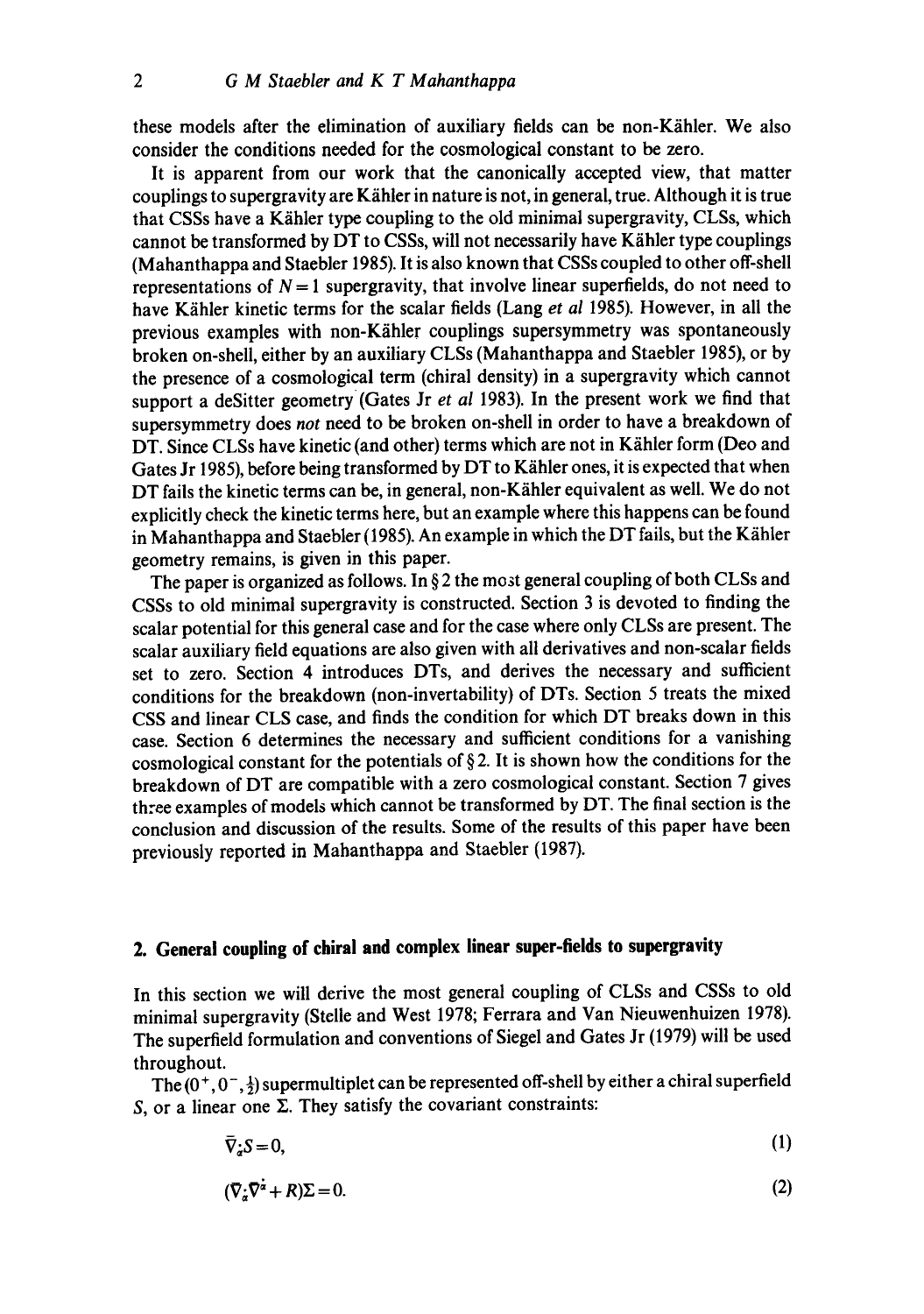All  $N=1$  supergravities (in  $3+1$  dimensions) have the conformal superfield prepotential

$$
e^{2u}, u = uMi\partial_M = u^m i\partial_m + u^a i\partial_a + u_a i\overline{\partial}^{\dot{\alpha}}.
$$
\n(3)

The prepotential has the graviton, gravitino and a real vector auxiliary field as components. The old minimal supergravity has in addition a chiral density compensator  $\phi$  as an auxiliary superfield (with only an auxiliary complex scalar field):

$$
\nabla_{\dot{x}}\phi = 0. \tag{4}
$$

It has a density type transformation rule under superspace coordinate transformations with parameter  $\Lambda = \Lambda^M i \partial_M$ .

$$
\delta\phi = [i\Lambda, \phi] + \frac{1}{3}(\partial_{\alpha}\Lambda^{\alpha} - \partial_{m}\Lambda^{m})\phi. \tag{5}
$$

The superfield Lagrangian for old minimal supergravity is just the inverse of the superdeterminant of the super-vielbien  $(E^{-1})$ :

$$
E^{-1}(\phi, u) = \phi \widetilde{\phi} (1 \cdot e^{-2\widetilde{u}})^{1/3} \widehat{E}^{1/3}, \tag{6}
$$

where  $\hat{E}$  and  $(1 \cdot e^{-2\bar{u}})$  are defined by Siegel and Gates Jr (1979) and they only depend on u. (Note:  $\vec{\phi} = e^{-2u} \vec{\phi}$ .)

We will also make use of the so-called superscale compensator  $\Psi$ , which for the old minimal theory is given by

$$
\Psi(\phi, u) = \phi^{-1} \tilde{\phi}^{1/2} (1 \cdot e^{-2\bar{u}}) \tilde{E}^{-1/6}.
$$
\n(7)

The non-minimal theory (Siegel and Gates 1979; Breitenlohner 1977) does not have a chiral density compensator, but rather has a linear density compensator  $\gamma$  as an auxiliary superfield. The linear compensator satisfies

$$
\bar{\partial}^2 \gamma = 0,\tag{8a}
$$

$$
\delta \gamma = [i\Lambda, \gamma] + (\partial^{\dot{\alpha}} \Lambda_{\dot{\alpha}}) \gamma + \frac{n+1}{3n+1} (\partial_{\alpha} \Lambda^{\alpha} - \partial_{m} \Lambda^{m}) \gamma.
$$
 (8b)

The superfield Lagrangian density is given by

$$
E^{-1}(\gamma, u) = (\gamma \widetilde{\gamma})^{\frac{1}{2}(3n+1)} (1 \cdot e^{-2\widetilde{u}})^{\frac{1}{2}(n+1)} \widetilde{E}^n. \tag{9}
$$

Now let us consider the coupling of CSS and CLS matter fields to old minimal supergravity  $(\phi, u)$ .

Let  $\{S_a\}$  and  $\{\Sigma_x\}$  be some set of CSSs and CLSs superfields respectively. We will show that the most general coupling of these fields to old minimal supergravity is

$$
A_{\min} = \int d^4x d^2\theta d^2\overline{\theta} \left[ -3E^{-1}(\phi, u) K(\Sigma_x, \tilde{\Sigma}_x, S_a, \tilde{S}_a) \right]
$$
  
-
$$
- \left[ \int d^4x d^2\theta \lambda \phi^3 + \text{h.c.} \right],
$$
 (10)

where K is an arbitrary self-conjugate  $(K = \tilde{K})$  function, and  $\lambda$  is a constant parameter introduced just for book-keeping ( $\lambda = 0$  removes the cosmological  $\phi^3$  term). We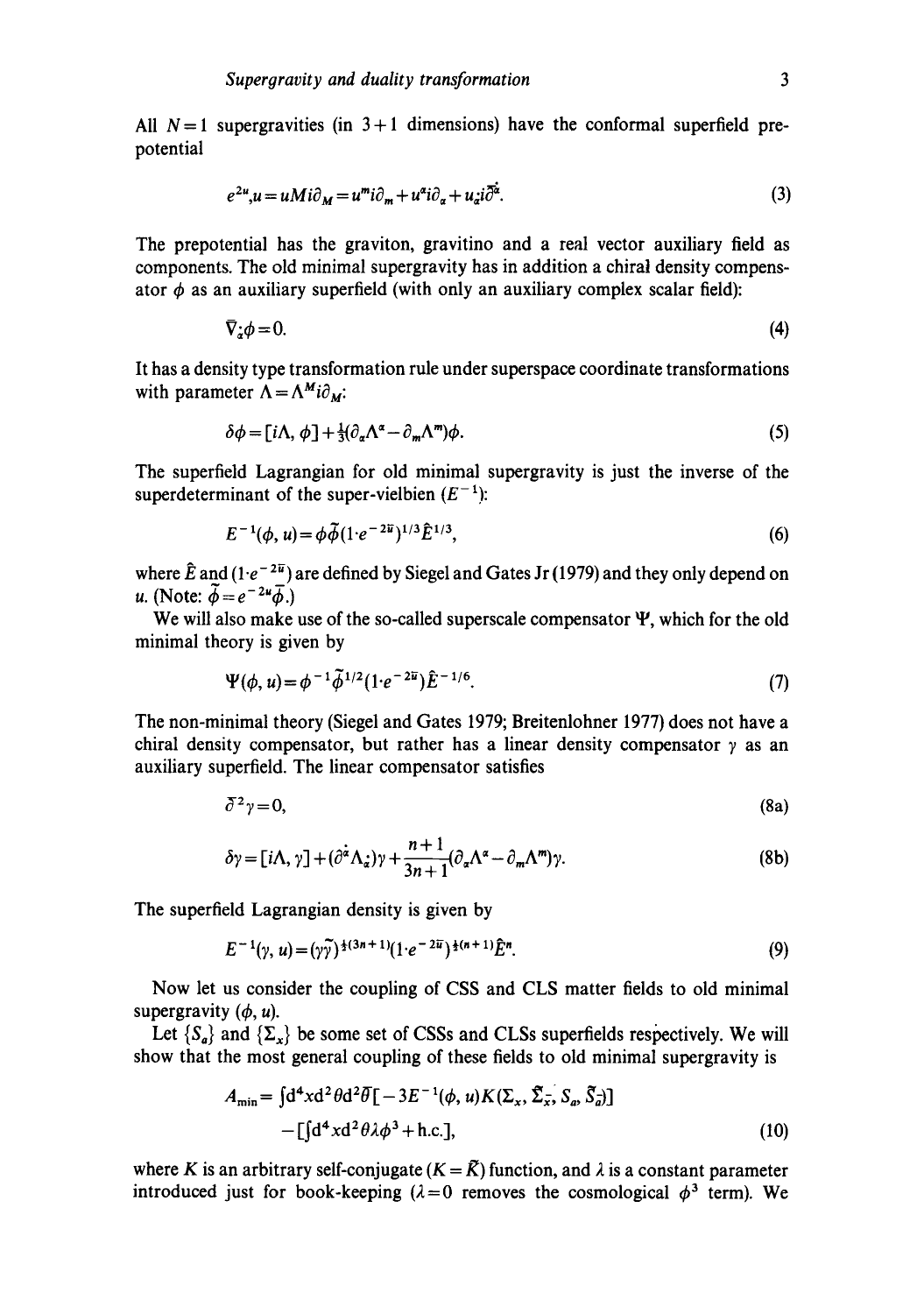emphasize that CSSs and CLSs in (10) represent physical  $(0^+, 0^-, \frac{1}{2})$  matter fields *and/or* Lagrange multiplier superfields made out of nonpropagating components like in Mahanthappa and Staebler 1985.

To see that (10) is the most general action let us consider what types of couplings are possible. If we had only chiral fields  $(\Sigma_{\rm x}=0)$ , then (10) reduces to the action of Cremmer *et al* (1979). This is the most general action for chiral matter. Including linear CLSs in (10) is thus the most obvious extension, but we have to show that it is the most general one. This requires some subtle properties of CLSs.

Due to the linearity constraint (2) on  $\Sigma_x$  we can write  $\Sigma_x$  in terms of the superscale compensator  $\Psi$ , given by (7), and a density type superfield  $\gamma$ .

$$
\Sigma_x = \Psi^{-2} \phi^{[-3(n+1)/(3n+1)]} \gamma_x, \quad \bar{\partial}^2 \gamma_x = 0. \tag{11}
$$

The independent degrees of freedom in  $\Sigma_x$  are all in  $\gamma_x$ , which transforms as a density compensator (8b). The old minimal supergravity fields  $\Psi(\phi, u)$  and  $\phi$  cannot both be absorbed into  $\gamma_x$  by a field redefinition, since  $\gamma_x$  has too few components. In particular

$$
\bar{\partial}^2 \Psi^2 = R(x, \theta), \quad \text{but} \quad \bar{\partial}^2 \gamma_x = 0. \tag{12}
$$

Of course  $\phi^{[-3(n+1)/(3n+1)]}$  alone could be absorbed into the definition of  $\gamma_r$  changing its transformation property (8b).

Since the independent part of  $\Sigma_x$  is in  $\gamma_x$ , we need to consider whether or not all of the  $\gamma_x$  couplings can be written in terms of  $\Sigma_x$ . Since  $\gamma_x$  acts like a linear compensator, we can couple it directly to the prepotential as in (9). The quantity

$$
E_{xy}^{-1} \equiv (\gamma_x \tilde{\gamma}_y)^{\frac{1}{2}(3n+1)} (1 \cdot e^{-2\overline{u}})^{\frac{1}{2}(n+1)} \hat{E}^n, \tag{13}
$$

is a Lagrangian density which involves  $\gamma_x$  and not  $\Sigma_x$ . However, it is easily verified using (11) and (7) that (13) is equivalent to

$$
E_{xy}^{-1} = (\Sigma_x \tilde{\Sigma}_y)^{\frac{1}{2}(3n+1)} E^{-1}(\phi, u), \tag{14}
$$

where  $E^{-1}(\phi, u)$  is (6). This is just a special form of

$$
E^{-1}(\phi, u)K(\Sigma_x, \tilde{\Sigma}_x, S_a, \tilde{S}_a).
$$

Another Lagrangian density is

$$
\phi^{[6n/(3n+1)]}\gamma_x + h.c.,
$$
\n(15)

but this is equivalent to

$$
E^{-1}(\phi, u)\Sigma_x + \text{h.c.},\tag{16}
$$

as can be seen from (11) and (6). Again this is in the form  $E^{-1}K$ .

Finally  $\gamma_x$  can be used to make chiral densities just as in the non-minimal supergravity (Siegel and Gates Jr 1979; Galperin *et al* 1983). For example

$$
\phi_x^3 \equiv \frac{\partial^2 E^{-1}(\gamma_x, u)}{\partial^2 \Psi^2(\phi, u)},\tag{17}
$$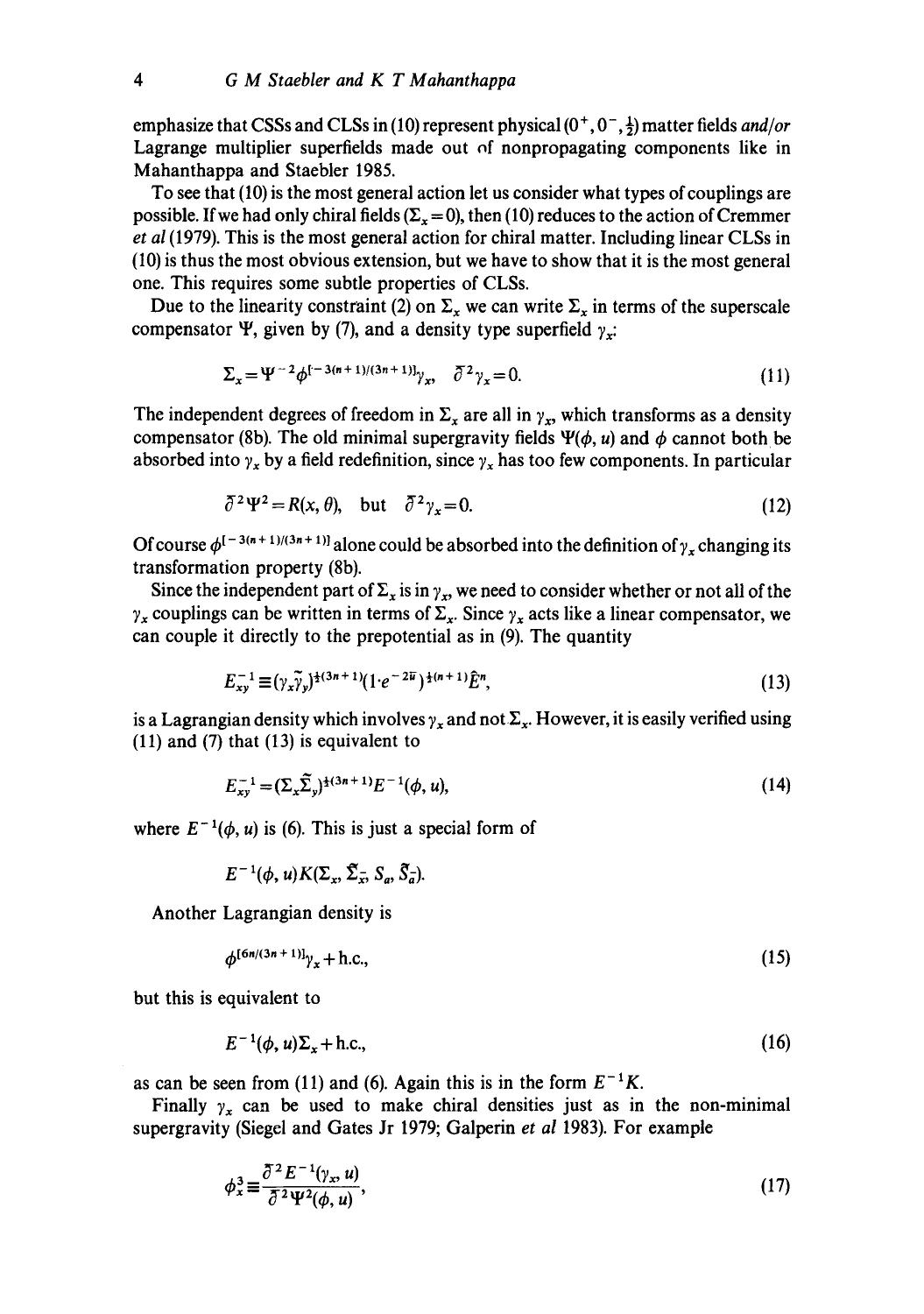is a chiral superfield with a density transformation rule like  $\phi^3$  (see (5)). In (17)  $E^{-1}(\gamma, u)$ and  $\Psi^2(\phi, u)$  are given by (9) and (7) respectively. These chiral densities are singular in general, but they can, in principle, be included in a superpotential type term  $q(S<sub>x</sub>)$  in the action:

$$
\int d^4x d^2\theta \lambda \phi^3 g(S_x), \quad S_x \equiv \phi_x \phi^{-1}.
$$
 (18)

The arbitrary function g can be absorbed into  $\phi^3$  by a Weyl transformation (field redefinition), thus transforming (18) to the form in (10). This Weyl rescaling must be compensated by a redefinition of K:

$$
K(\Sigma_x, \tilde{\Sigma}_x, S_a, \tilde{S}_a) \to g^{1/3} \tilde{g}^{1/3} K(g^{1/3[(3n-1)/(3n+1)]} \tilde{g}^{-1/3} \Sigma_x, \tilde{g}^{1/3[(3n-1)/(3n+1)]}
$$
  
×  $g^{-1/3} \tilde{\Sigma}_x, S_a, \tilde{S}_a),$  (19)

in order to leave  $(10)$  invariant. The transformation  $(19)$  is similar to the Kähler transformation (Lindstrom and Roček 1983) of the pure chiral matter action.

The transformation (19) is only possible when g is non-singular. The redefinition (19) appears to require that K be a function of not just  $\Sigma_{\rm x}$  and  $S_{\rm z}$  but of densities such as (17) as well. We can fix this by using a Lagrange multiplier construction. For example, we could introduce the density (17) through the Lagrange multiplier action

$$
\int d^4x d^2\theta d^2\bar{\theta} [E^{-1}(\phi, u) S_0((\Sigma_x \tilde{\Sigma}_x)^{\frac{1}{2}(3n+1)} - S_x^3)], \qquad (20)
$$

where  $S_0$  and  $S_x$  are CSSs. The Lagrange multiplier  $S_0$  produces (17), where  $S_x = \phi_x \phi^{-1}$ . We can add (20) to (10), which just redefines K. With this Lagrange multiplier formulation, adding a superpotential term like (18) does not amount to adding any new type of coupling involving densities like (17), since  $S_x$  is just an ordinary chiral superfield. It is always possible to use Lagrange multipliers to construct the known chiral densities from linear compensators.

From the above discussion, it is clear that all of the couplings involving CLSs and CSSs can be put into the form of the action (10), for the old minimal supergravity.

The action (10) has an additional invariance property. It is invariant under the transformation

$$
K \to K + \Sigma^x f_x(S_a) + \tilde{\Sigma}^x \tilde{f}_{\bar{x}}(\tilde{S}_{\bar{a}}),
$$
\n(21)

where  $\{f_x\}$  is a set of arbitrary chiral functions. Invariance of (10) follows from the linearity constraint (2) on  $\Sigma_x$ .

#### **3. Scalar potentials and auxiliary field equations**

Now let us turn to the task of determining the scalar potential for the general action (10).

Since we are only interested in the scalar potential, we can set all non-scalar components of the superfields to zero. This also sets all derivatives to zero. The scalar potential obtained in this way is completely general, but the auxiliary field equations will only be valid when the non-scalar component fields are absent.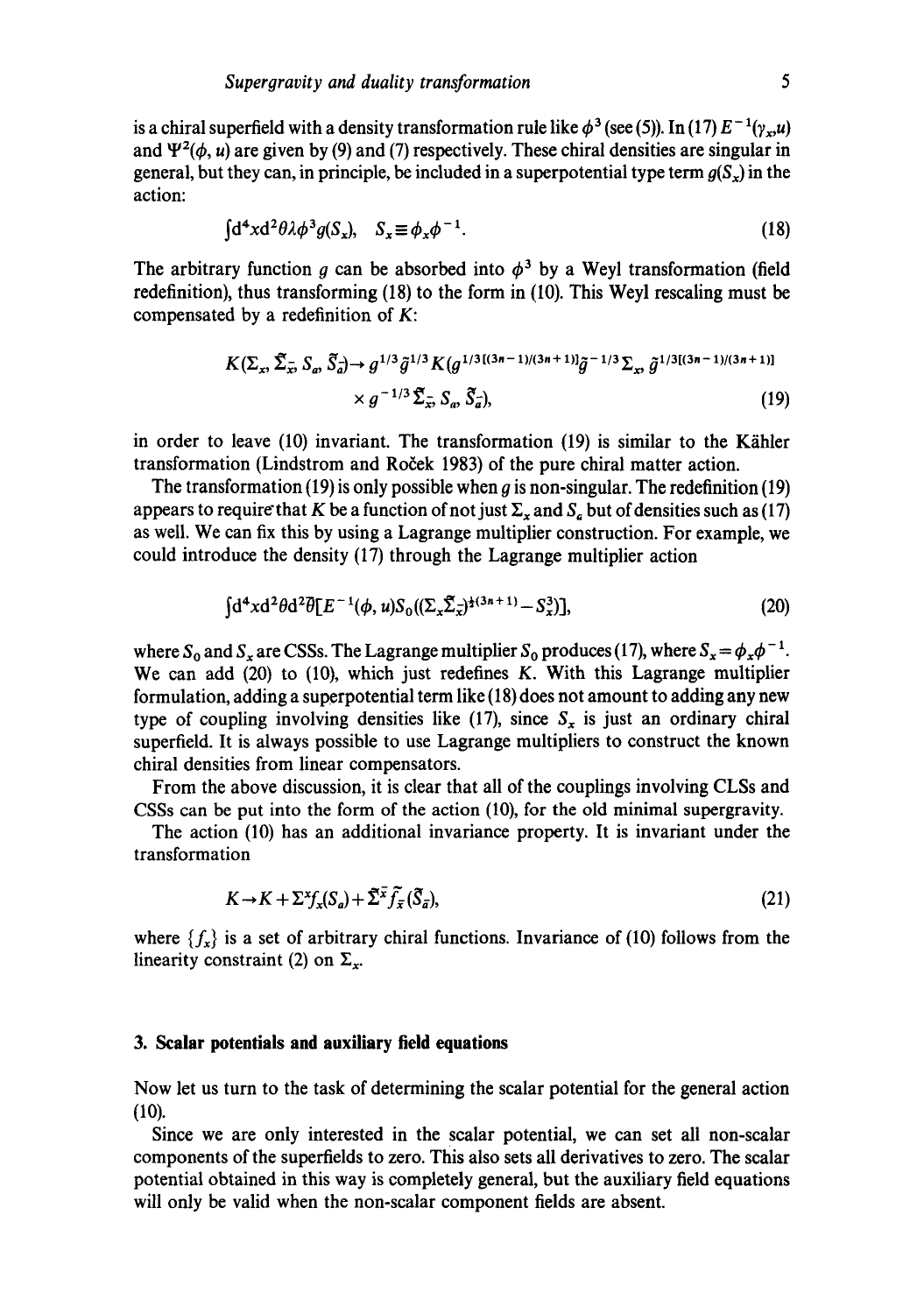With all but scalar fields vanishing we have:

$$
(1 \cdot e^{-2\overline{u}}) = 1, \quad \overline{E} = 1,
$$
  
\n
$$
\psi^2 = \phi^{-2} \overline{\phi},
$$
  
\n
$$
S^a = C^a + \theta^2 F^a,
$$
  
\n
$$
E^{-1} = K(C, \overline{C})^{-1} (1 + \theta^2 B)(1 + \overline{\theta}^2 \overline{B}),
$$
  
\n
$$
\phi = K^{-1/2} (C, \overline{C}) (1 + \theta^2 B),
$$
  
\n
$$
\Sigma^x = C^x + \theta^2 G^x - \overline{\theta}^2 C^x \overline{B} - \theta^2 \overline{\theta}^2 \overline{B} G^x.
$$
\n(22)

In writing (22) we have chosen the special gauge  $\phi|_{\theta=\bar{\theta}=0} = K^{-1/2}(C, \bar{C})$ . This choice is needed in order to remove the  $K(C, \overline{C})$  factor that would otherwise appear in front of the Einstein-Hilbert part of the action for the graviton. This gauge is equivalent to performing Weyl rescalings of the tetrad (Cremmer *et al* 1983). The CLS components have been redefined to put them in the simplest form possible.

The scalar potential is defined by

$$
V = -\left[\int d^2\theta d^2\overline{\theta}\right] - 3E^{-1}K\right] - \int d^2\theta \lambda \phi^3 - \int d^2\overline{\theta} \lambda \overline{\phi}^3.
$$
 (23)

**In** terms of components it is

$$
V = 3K^{-1}[B\overline{B}P + B(K_{\overline{a}}\overline{F}^{\overline{a}} + \lambda K^{-1/2} - K_{\overline{x}\overline{y}}\overline{C}^{\overline{y}}\overline{G}^{\overline{x}} - K_{\overline{a}\overline{x}}\overline{F}^{\overline{a}}\overline{C}^{\overline{x}}) + \overline{B}(K_{a}F^{a} + \lambda K^{-1/2} - K_{xy}G^{x}C^{y} - K_{ax}F^{a}C^{x}) + K_{a\overline{b}}F^{a}\overline{F}^{b} + K_{x\overline{y}}G^{x}\overline{G}^{\overline{y}} + K_{a\overline{x}}F^{a}\overline{G}^{\overline{x}} + K_{\overline{a}x}\overline{F}^{\overline{a}}G^{x}],
$$
\n(24a)

where

$$
P \equiv K - K_x C^x - K_{\overline{x}} \overline{C}^{\overline{x}} + K_{x\overline{y}} C^x \overline{C}^{\overline{y}},
$$
\n(24b)

and

$$
K_x \equiv \partial K(C, \bar{C})/\partial C_x, \quad K_a = \partial K/\partial C_a, \quad \text{etc.}
$$
 (24c)

A sum over repeated indices is taken.

The fields B,  $G^x$  and  $F^a$  are all auxiliary, so they may be eliminated by their Euler-Lagrange equations.

The auxiliary field equations are:

$$
BP + K_a F^a + \lambda K^{-1/2} - K_{xy} G^x C^y - K_{ax} F^a C^x = 0,
$$
\n(25)

$$
K_{\bar{a}\bar{b}}F^b + K_{\bar{a}x}G^x + BK_{\bar{a}} - BK_{\bar{a}\bar{x}}\bar{C}^{\bar{x}} = 0, \tag{26}
$$

$$
K_{\bar{x}y}G^y + K_{\bar{x}a}F^a - BK_{\bar{x}\bar{y}}\bar{C}^{\bar{y}} = 0. \tag{27}
$$

These equations can be solved simultaneously even for the general case, but first let us consider two special cases.

The first special case is the pure CSS model ( $\Sigma_x = 0$ ). For this case the auxiliary field equations reduce to

$$
BK + K_a F^a + \lambda K^{-1/2} = 0,\t(28)
$$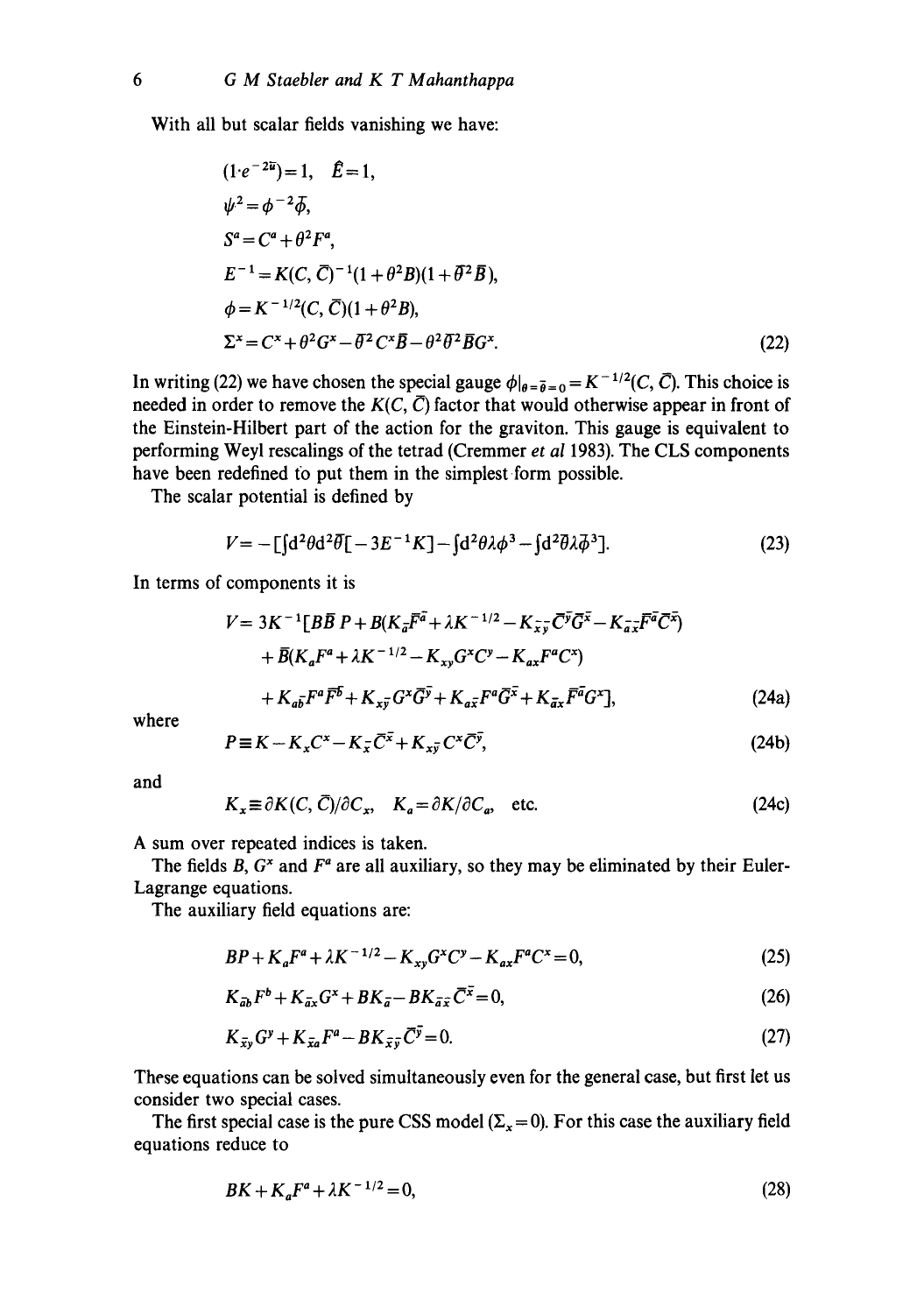$$
K_{\bar{a}b}F^b + BK_{\bar{a}} = 0. \tag{29}
$$

If we change functions from  $K$  to  $G$  by

$$
K = e^{G/3},\tag{30}
$$

and solve (28) and (29), we obtain the result of Cremmer *et al* 1979 (when  $\lambda^2 = 1$ ).

$$
V = -\lambda^2 \bar{e}^G (3 + G_a G^{-1 a b} G_{\bar{b}}). \tag{31}
$$

The other special case is the purely CLS model. Setting  $S_a = 0$  gives the auxiliary field equations

$$
BP + \lambda K^{-1/2} - K_{xy}G^{x}C^{y} = 0,
$$
\n(32)

$$
K_{\bar{x}y}G^y - BK_{\bar{x}\bar{y}}\bar{C}^{\bar{y}} = 0. \tag{33}
$$

We can eliminate B and  $G_y$  using (32) and (33) provided

$$
\det(M_{x\bar{y}}) \neq 0, \quad M_{x\bar{y}} \equiv K_{x\bar{y}} - P^{-1}C^{\gamma}K_{xy}K_{\bar{y}\bar{x}}\,\bar{C}^{\bar{x}},\tag{34a}
$$

$$
P \neq 0. \tag{34b}
$$

The potential for this case is

$$
V = -3P^{-2}K^{-2}\lambda^{2}[P + C^{x}K_{xy}M^{-1}\overline{X}_{\overline{x}\overline{y}}\overline{C}^{y}], \quad P \neq 0. \tag{35}
$$

If  $P$  is identically zero  $K$  must be of the form

$$
K = C_x f^x (\overline{C}_{\overline{x}}) + \overline{C}_{\overline{x}} \overline{f^x} (C_x), \tag{36}
$$

for some arbitrary holomorphic function  $f^x[(\partial/\partial C_x)f^y=0]$ . If  $K_{x\bar{y}}$  is invertible we can solve (32) and (33). The potential in this case is

$$
V = 3\lambda^2 K^{-2} [C_x K^{xy} K_{xy}^{-1} K^{\bar{x}\bar{y}} C_{\bar{y}}]^{-1}, \quad P = 0.
$$
 (37)

Now let us eliminate the auxiliary fields in the general case. If  $P \neq 0$  we can solve for B in (25) and substitute the result into (26) and (27). The resulting equations have the form of a matrix equation.

$$
M_{ij}F^{j} = \lambda K^{-1/2}P^{-1}\bar{J}_{i},
$$
 (38a)

where

$$
F^{j} \equiv \begin{pmatrix} F^{a} \\ G^{x} \end{pmatrix}, \quad \bar{J}_{i} \equiv \begin{pmatrix} K_{\bar{a}} - K_{\bar{a}\bar{x}} \bar{C}^{\bar{x}} \\ -K_{\bar{x}\bar{y}} \bar{C}^{\bar{y}} \end{pmatrix},\tag{38b}
$$

and  

$$
C_j \equiv \begin{pmatrix} C^a \\ C^x \end{pmatrix}, \quad K_i \equiv \partial K / \partial C_i,
$$
 (38c)

$$
M_{ij} = K_{ij} - P^{-1} \bar{J}_i J_{j'}
$$
 (38d)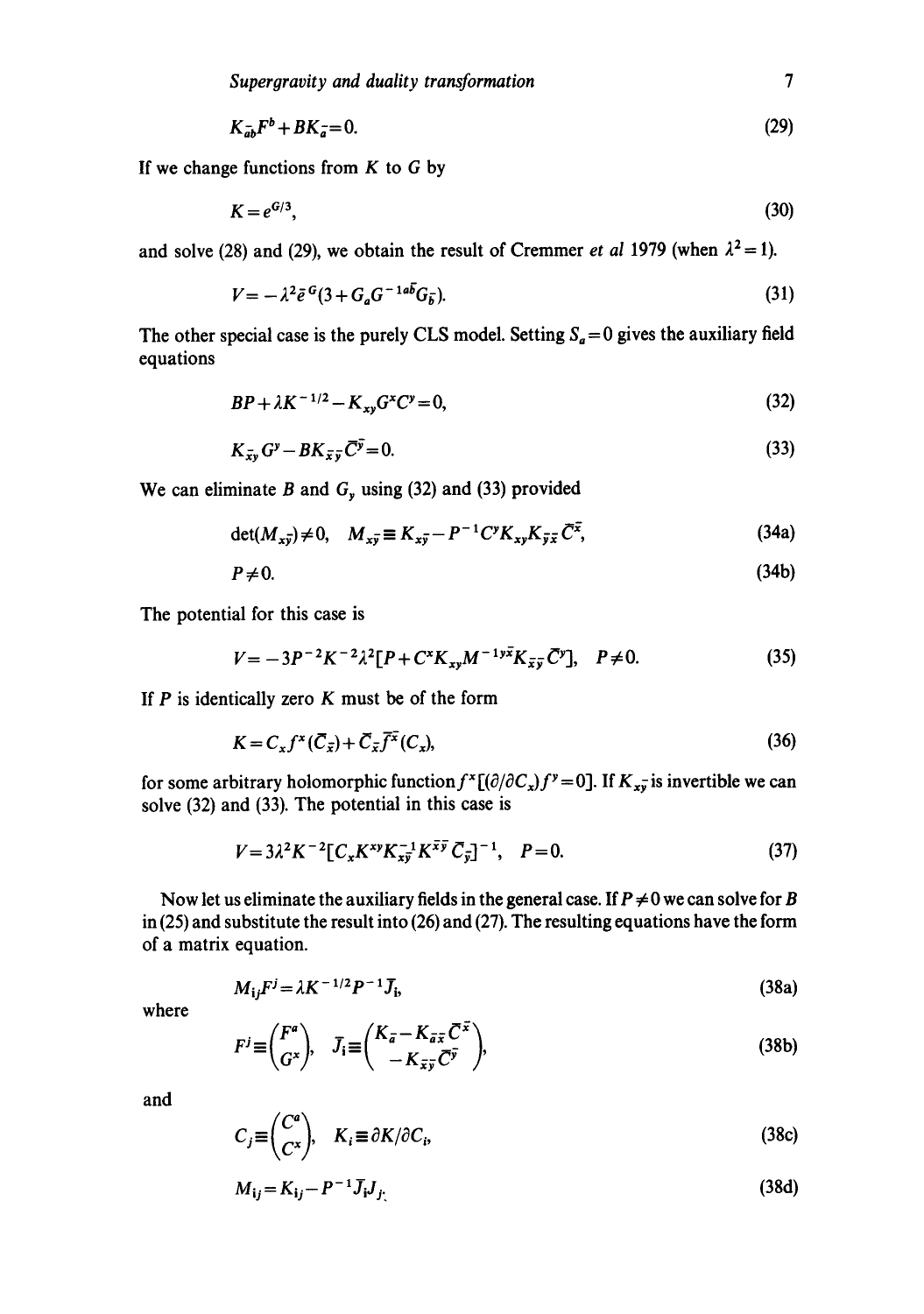Provided det( $M_{i,j} \neq 0$ , (38) can be inverted, and the potential becomes ( $P \neq 0$ )

$$
V = -3\lambda^2 P^{-2} K^{-2} (P + J^i M_{i\bar{j}}^{\bar{i}} J) i. \tag{39}
$$

Note that although the form of this potential (and (35)) is superficially similar to the pure CSS case (31), a simple change of functions like (30) cannot reduce *Mij* to *Gij,* as it happened in obtaining (31). This makes it difficult for finding an easily invertible form for  $M_{1i}$ .

## **4. Duality transformation between linear and chiral superfields: pure linear case**

The scalar potentials (35) and (39) found in the last section can, in some cases, be transformed into the form of the pure CSS potential (31). This is accomplished by using so-called duality transformations (DT) (Lindstrom and Roček 1983) between CLSs and CSSs. In this section we will derive necessary and sufficient conditions for DTs to fail. For these special cases, the coupling of supergravity to CLSs will yield *new* on-shell couplings to the scalar  $(0^+, 0^-, \frac{1}{2})$  multiplet, which cannot be obtained from the purely CSS action.

First we will specialize to the purely CLS case  $(S_a = 0)$ . The mixed CSS plus CLS case is treated in § 5.

The DT between CLSs and CSSs is accomplished by introducing a set of CSSs  $\{\sigma_x\}$ and relaxing the linearity constraint on  $\Sigma_x$ , so that they are now general complex superfields.

The action (10) is replaced by

$$
A_D = \int d^4x d^2\theta d^2\overline{\theta}[-3E^{-1}(\phi, u)(K(\Sigma_x, \tilde{\Sigma}_x) - \sigma_x \Sigma^x - \tilde{\sigma}_x \tilde{\Sigma}^x)]
$$
  
-
$$
- \left[ \int d^4x d^2\theta \lambda \phi^3 + \text{h.c.} \right].
$$
 (40)

/

Variation of (40) with respect to  $\sigma_x$  reproduces the linearity constraint (2) on  $\Sigma_x$ , the use of which in (40) yields (10) (with  $S_a = 0$ ). The form of  $A_D$  is *uniquely* determined by the requirement that it reduces to the original action with  $\Sigma_x$  constrained to be a CLS, when  $\sigma_x$  and  $\bar{\sigma}_x$  are eliminated. If we vary the unconstrained  $\Sigma_x$  in  $A_D$  we get the superfield equation

$$
K_{\mathbf{x}}(\Sigma_{\mathbf{x}}, \tilde{\Sigma}_{\mathbf{x}}) = \sigma_{\mathbf{x}}.\tag{41}
$$

This equation, combined with the linearity constraint from  $\sigma_x$  variation, imposes the field equations on  $\Sigma_x$  that one would get from the original action (10). It also gives new equations which determine the components of  $\sigma_x$  in terms of those of  $\Sigma_x$ . These are the DT equations. If we can invert these equations, we obtain an action for the CSSs only:

$$
\hat{A} = \int d^4x d^2\theta d^2\vec{\theta} \left[ -3E^{-1}(\phi, u)\hat{K}(\sigma_x, \tilde{\sigma}_{\bar{x}}) \right] - \left[ \int d^4x d^2\theta \lambda \phi^3 + \text{h.c.} \right],\tag{42}
$$

where  $\hat{K}$  is the Legendre transform of K. This dual action will then yield identical equations of motion for the physical on-shell fields as the original action (10).

However, the duality equations cannot always be inverted as we shall see. For our purposes it is sufficient just to consider DT for the scalar components only. The disadvantage of this approach is that we do not then know the kinetic terms for the on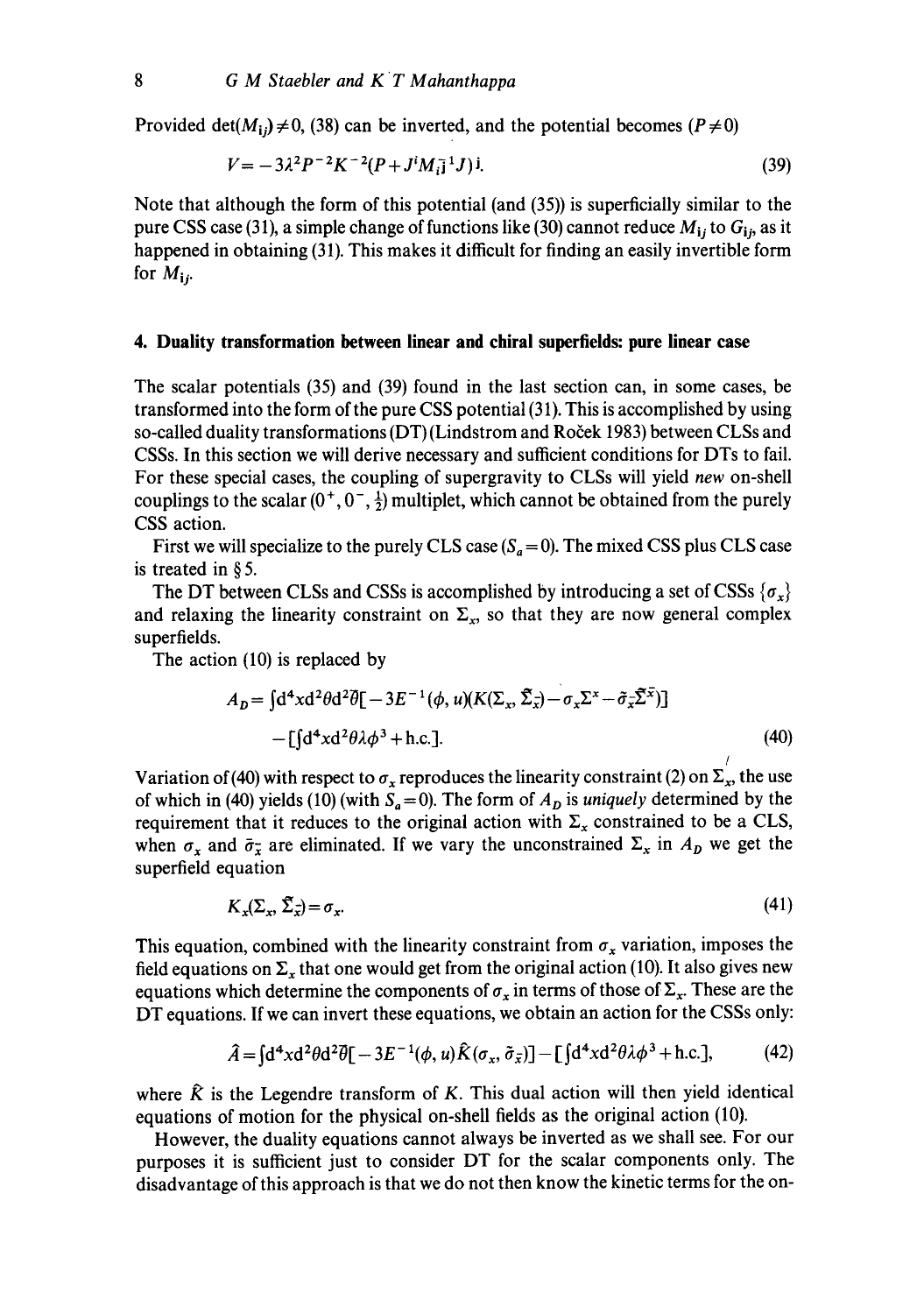shell scalars, as these depend in an important way on the equations of motion for the auxiliary vector component of the linear superfield. It is known however that the pure chiral theory has Kähler type kinetic terms (Lindstrom and Roček 1983). The linear multiplets on the other hand have kinetic terms which appear non-Kähler (Deo and Gates Jr 1985). If DT, which would put the kinetic terms in Kähler form, fail, then it becomes possible that not all of the kinetic terms could be put in a Kähler form. Thus, it is only the cases where linear and chiral couplings, are inequivalent, that can have couplings which are non-Kähler. An explicit example where this happens is contained in Mahanthappa and Staebler (1985).

The duality transformations for the scalar components of  $\sigma_x$ :

$$
\sigma_x = D_x + \theta^2 E_x,\tag{43}
$$

can be deduced from (41). They are

$$
K_x(C_x, \bar{C}_{\bar{x}}) = D_x,\tag{44}
$$

$$
K_{xy}G^y - K_{x\overline{y}}\overline{C}^{\overline{y}}B = E_{x}.
$$
\n
$$
(45)
$$

The auxiliary field equation (33) can be combined in matrix form with (45) to read

$$
K_{rs}G^{s} = E_{r}, \quad r = (x, \bar{x}), \quad s = (y, \bar{y}), \tag{46a}
$$

where

$$
G_s \equiv \begin{pmatrix} G_x \\ -C_{\overline{x}} B \end{pmatrix}, \quad E_s \equiv \begin{pmatrix} E_x \\ 0 \end{pmatrix}, \quad C_r \equiv \begin{pmatrix} C_x \\ C_{\overline{x}} \end{pmatrix}, \tag{46b}
$$

$$
K_{rs} = \partial^2 K / \partial C_r \partial C_s. \tag{46c}
$$

We can invert (46a) provided

$$
\det(K_{rs}) \neq 0. \tag{47}
$$

The Legendre transform function  $\hat{K}(D_x, \bar{D}_x)$  is

$$
\hat{K} = K - C^x D_x - \overline{C}^{\overline{x}} \overline{D}_{\overline{x}} = K - C^x K_x - \overline{C}^{\overline{x}} K_{\overline{x}}.
$$
\n(48)

With the definitions

$$
\hat{K}_x = \partial \hat{K} / \partial D_x, \quad D_r = \begin{pmatrix} D_x \\ \bar{D}_x \end{pmatrix},\tag{49}
$$

it is easy to prove the following by partial differentiation:

$$
C_r = \hat{K}_r,\tag{50}
$$

$$
-dC_r/dC_s = \hat{K}_t^r K_s^t = -\delta_s^r.
$$
\n(51)

The last equation (51) implies that  $K_{rs} = -K_{rs}^{-1}$ . Therefore, if the invertibility condition  $(47)$  is satisfied  $-K_{rs}$  is the *unique* inverse of  $K_{rs}$ . Now we can use (51) to invert (46a)

$$
G_r = -\hat{K}_{rs}E^s. \tag{52}
$$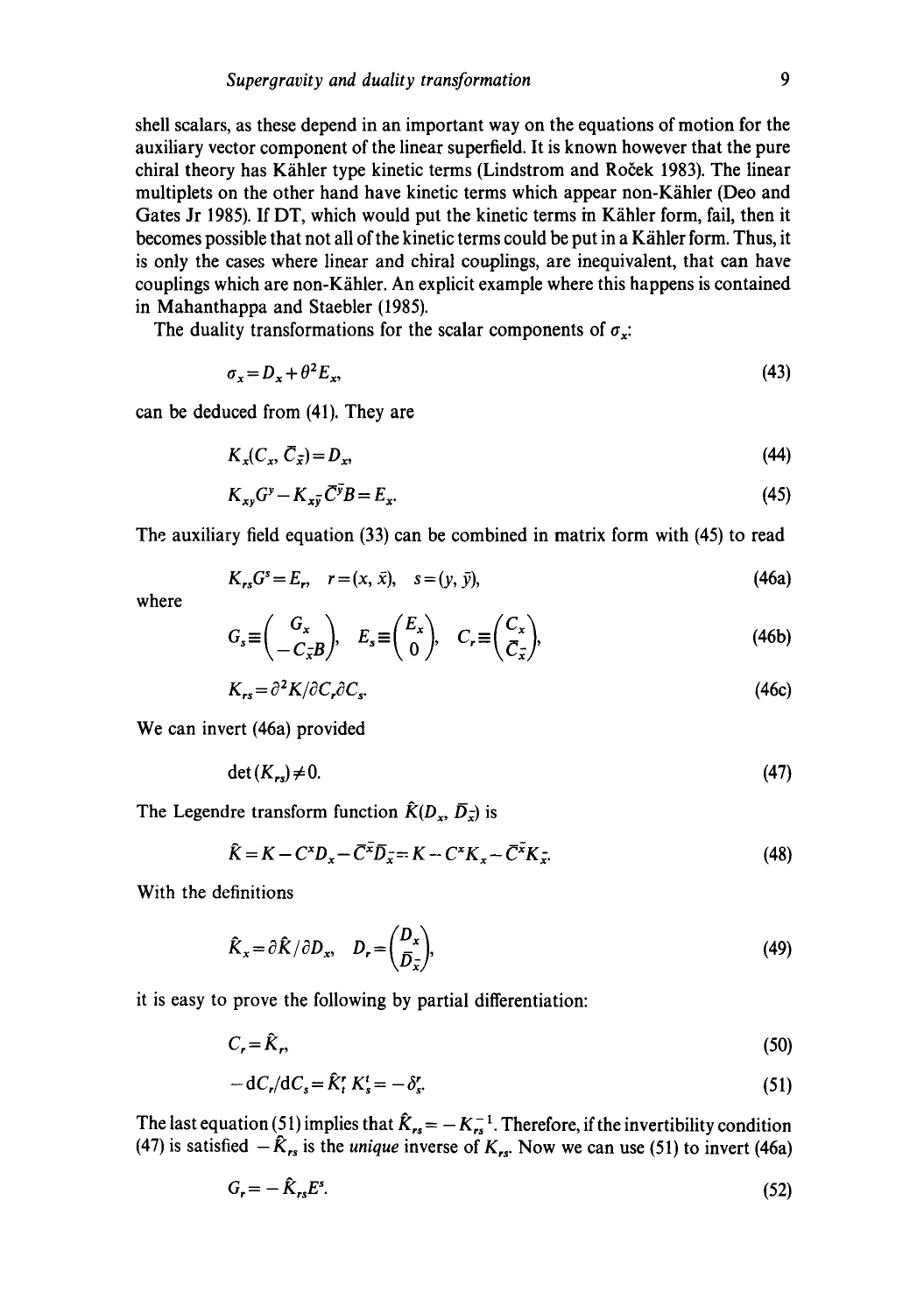In terms of the original fields (52) reads

$$
G_x = -\hat{K}_{xy} E^y,\tag{53a}
$$

$$
-\bar{C}_{\bar{x}}B = -\hat{K}_{\bar{x}y}E^y. \tag{53b}
$$

Substituting (50) for  $\overline{C}_{\overline{x}}$ , we may write (53b) in the form of the auxiliary field equation for  $E_x$  in the chiral superfield  $\sigma_x$  (compare with (29)):

$$
\hat{K}_{\bar{x}y}E^y + \hat{K}_{\bar{x}}B = 0. \tag{54}
$$

The above result gives us one necessary condition (47) for the duality transformation to go through.

We still have to convert the other auxiliary field equation (32). Multiplying (35) by  $C_x$ and contracting, we can replace the  $C_xG_vK^{xy}$  term in (32) by one involving  $E_x$ :

$$
B(P - K_{x\bar{v}}C^x\bar{C}^{\bar{v}}) + \lambda K^{-1/2} - C^x E_x = 0.
$$
\n(55)

Now, if we use the definitions of P (24b) and  $\hat{K}$  (48), and substitute  $-\hat{K}_{x}$  for  $C_{x}$ , (55) reads

$$
B\hat{K} + \lambda K^{-1/2} + \hat{K}_x E^x = 0.
$$
 (56)

This is in the correct form for a chiral theory (compare with (28)), except for the  $\lambda K^{-1/2}$ term. The proper form for this term  $(\lambda \hat{K}^{-1/2})$  is easily obtained by changing the choice of gauge for the chiral compensator  $\phi$  used in (24).

In summary, the conversion of both auxiliary field equations from linear to chiral form using DTs (44) and (45) required the single condition (47). This invertibility condition is only necessary, but not sufficient, to ensure the successful completion of DT. The inclusion of the non-scalar components may give rise to additional conditions, which are necessary for the DT to go through. However,

$$
\det(K_{rs}) = 0, \quad r = (x, \bar{x}), \quad s = (y, \bar{y})
$$
\n(57)

is a necessary and sufficient condition for DT to fail, when we have only linear multiplets. This condition is equally good for the globally supersymmetric nonlinear  $\sigma$ model (Mahanthappa and Staebler 1986).

*Discussion:* (A) If (57) holds globally then at least one of the scalar component fields must be non-propagating, as an entire column of  $K_{rs}$  must vanish in some particular basis, which implies a vanishing kinetic term for one of the basis scalar fields. This field would thus act like a Lagrange multiplier field. Note that *at least one* of the superfields,  $\Sigma$ 's and S's, in (10) must represent physical  $(0, \frac{1}{2})$  fields in order to have a non-trivial matter-coupled supergravity theory. Thus, even though the total kinetic matrix for scalar fields would be semi-positive definite, the kinetic submatrix for physical fields would still be positive definite. There are three ways in which (57) can be satisfied globally. The first is when  $K$  is independent of some holomorphic linear combination of the CLSs:  $\Sigma_x' = \Lambda_x^y \Sigma_y$ , for some constant matrix  $\Lambda_x^y$ . If K is independent of say  $\Sigma_y'$ , then (57) is satisfied trivially, as we should not have taken derivatives with respect to  $\Sigma'_N$ . The second case is when (57) is satisfied identically due to the functional form of K. This can happen, for example, if  $K$  is independent of some new coordinate basis element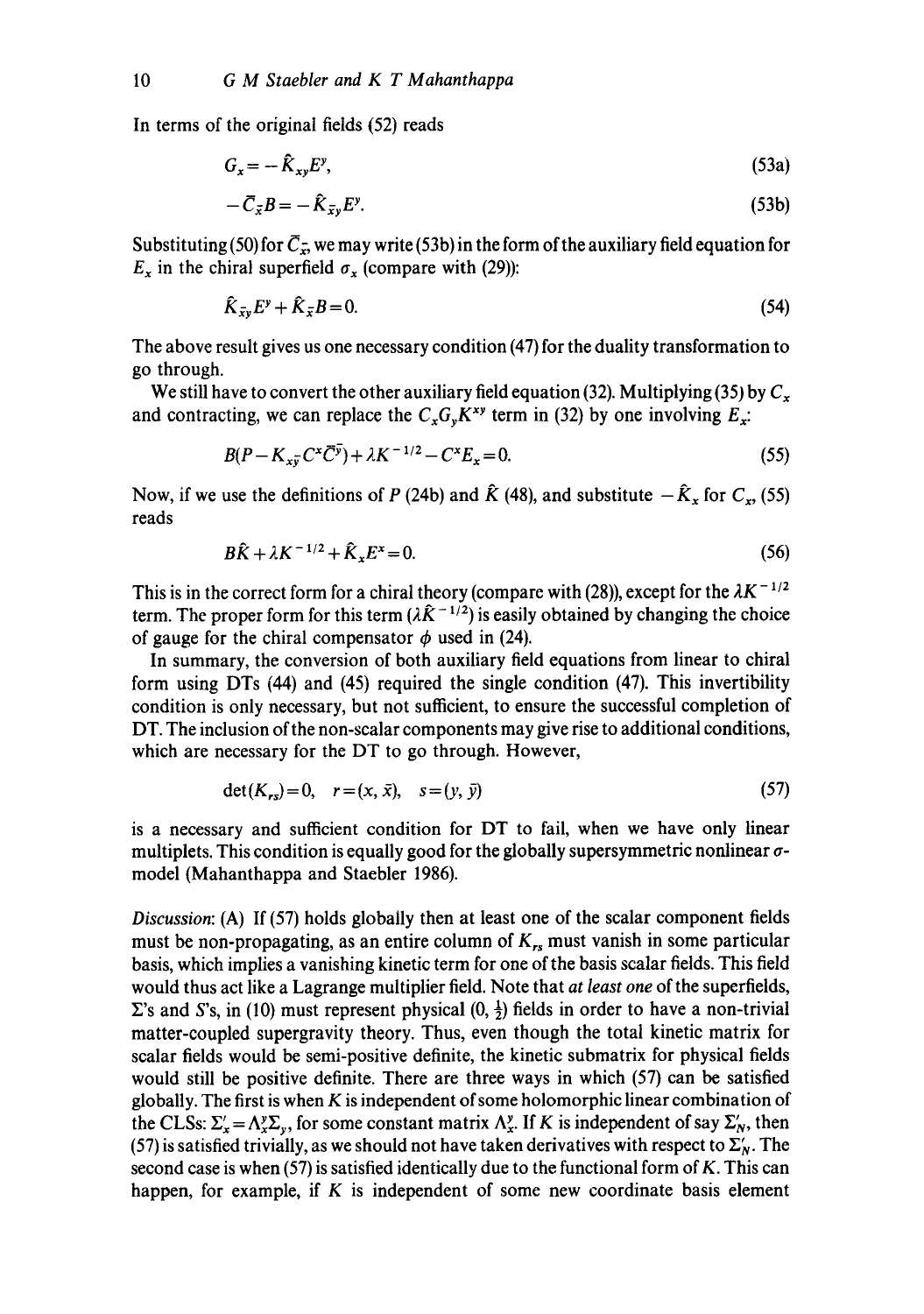$\Sigma'_{x} = \Sigma'_{x}(\Sigma_{y}, \tilde{\Sigma}_{y}),$  which does not preserve the linearity constraint (i.e.  $(\bar{\nabla}^2 + R)\Sigma'_{x} \neq 0$ ). For example if  $f = \frac{1}{2}(\Sigma + \tilde{\Sigma})$ , and  $g = \frac{i}{2}(\Sigma - \tilde{\Sigma})$ , and  $K = K(f)$ , then (57) is satisfied nontrivially. We cannot perform a duality transformation between just f and a CSS since the dual Lagrangian  $K - \frac{1}{2}(\sigma + \tilde{\sigma})$  f does not reproduce the *original* constraint on f when  $(\sigma + \tilde{\sigma})$  is eliminated. The unique DT between CLSs and CSSs fails due to (57) in this case. Note that a duality transformation could go through if f were a real linear superfield rather than the real part ofa CLS. Another example, for which (57) is satisfied identically, is when the CLS is a Lagrange multiplier, as discussed in  $\S$  7. The third case is when det( $K_{rs}$ ) is forced to vanish by the equations of motion, an example of which is given in Aulakh *et al* (1983) and § 7.

(B) We do not need to require (57) to hold globally in order to have DT fail. Even if only the classical vacuum expectation value of  $K_{rs}$  has a vanishing determinant, the linear theory will have a vacuum state which is inequivalent to the chiral theory. This is more interesting than case (A) because it does not require any scalar fields to be nonpropagating. An example of this case is given in § 7. Such a case can also arise for the *global* SUSY nonlinear  $\sigma$ -model where all superfields represent physical  $(0^+, 0^-, \frac{1}{2})$ fields (Mahanthappa and Staebler 1986). Notice that if the determinant of  $K_{rs}$  only vanishes for the vacuum of the theory, that supersymmetry will only be broken in the vacuum, if at all, as well. Thus, supersymmetry need not be broken in the process of eliminating non-propagating fields, as happened in Mahanthappa and Staebler (1985), in order to obtain theories inequivalent to the CSS theories.

#### **5. Duality transformations continued: mixed case**

We have seen that under certain conditions DT can fail in the case where only linear matter superfields are present. Now we will investigate the case where both chiral and linear matter superfields are present, and see if new conditions occur.

As we did in the purely linear case, we introduce chiral superfields  $\{\sigma_x\}$ , and relax the linearity constraint on  $\{\Sigma_x\}$ . We write an action identical to (40), where now K is a function of both linear  $\Sigma_x$  and chiral  $S_a$  superfields. The duality equation obtained in this way for the components of  $\sigma_x$  are

$$
K_x = D_x,\tag{58}
$$

$$
K_{xy}G^y + K_{xa}F^a - K_{x\overline{y}}\overline{C}^{\overline{y}}B = E_x.
$$
\n
$$
(59)
$$

We have only performed DT for the linear superfields, but (59) involves the chiral auxiliary field  $F^a$  as well. First let us find the dual to the auxiliary field equation for B (equation (25)). Contracting (59) with  $C^x$  and using the definition of  $\hat{K}$  (48) and P (24b) we obtain

$$
B\hat{K} + K_a F^a + \lambda K^{-1/2} - C^x E_x = 0.
$$
 (60)

Now,

$$
\widehat{K}(D_x, \overline{D}_{\overline{x}}, C_a, \overline{C}_{\overline{a}}) = K(C_x, \overline{C}_{\overline{y}}, C_a, \overline{C}_{\overline{a}}) - D^x C_x - \overline{D}^{\overline{x}} \overline{C}_{\overline{x}}, \tag{61}
$$

where  $C_x$  is taken as an implicit function of the new variables  $(D_x, \overline{D_x}, C_a, \overline{C_a})$ .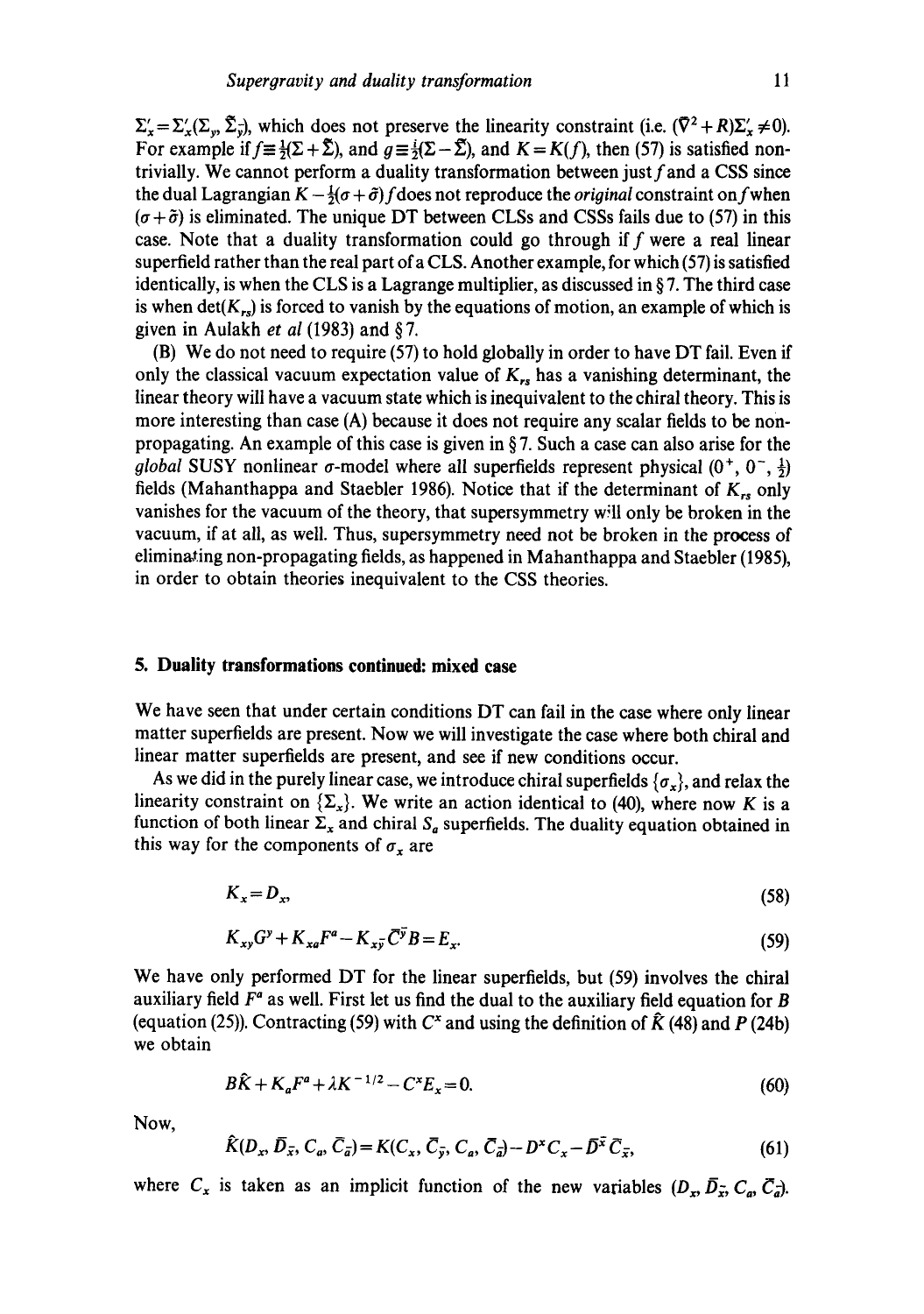Differentiating (61) yields

$$
\hat{K}_a = K_a,\tag{62a}
$$

and

$$
\hat{K}_x = -C_x. \tag{62b}
$$

So (60) can be put into the form (28), after changing the gauge choice for  $\phi$  to convert  $\lambda K^{-1/2}$ , as before.

Now we want to convert (26) and (27). We may combine (27) and (59), with the identity  $F^a = F^a$ , to get the equations for the change of variables from  $(\Sigma_x, S_a) \rightarrow (\sigma_x, S_a)$ in a matrix form:

$$
\begin{pmatrix} E_x \\ 0 \\ F_a \end{pmatrix} = \begin{pmatrix} K_{xy} & K_{x\overline{y}} & K_{xa} \\ K_{\overline{x}y} & K_{\overline{x}\overline{y}} & K_{\overline{x}a} \\ 0 & 0 & \delta_{ab} \end{pmatrix} \begin{pmatrix} G^y \\ -\overline{C}^{\overline{y}}B \\ F^b \end{pmatrix}.
$$
 (63)

This can be inverted provided the Jacobian determinant doesn't vanish, which reduces to the same condition as for the pure CLS case (47). The inverse transformation reads

$$
\begin{pmatrix}\nG_y \\
-\overline{C}_{\overline{x}}B \\
F_a\n\end{pmatrix} = -\begin{pmatrix}\n\hat{K}_{xy} & \hat{K}_{x\overline{y}} & \hat{K}_{xb} \\
\hat{K}_{\overline{x}y} & \hat{K}_{\overline{x}\overline{y}} & \hat{K}_{\overline{x}a} \\
0 & 0 & \delta_{ab}\n\end{pmatrix}\n\begin{pmatrix}\nE_y \\
0 \\
F^b\n\end{pmatrix}.
$$
\n(64)

As before  $-\hat{K}_{rs}$  is the unique inverse of  $K_{rs}$ . We also need the relations

$$
dD_x/dS^a = -K_{xy}\hat{K}_a^y - K_{x\bar{y}}\hat{K}_a^{\bar{y}} + K_{xa} = 0,
$$
\n(65a)

$$
dD_x/d\overline{S}^{\overline{a}} = -K_{xy}\hat{K}_{\overline{a}}^{\overline{v}} - K_{x\overline{y}}\hat{K}_{\overline{a}}^{\overline{y}} + K_{x\overline{a}} = 0, \qquad (65b)
$$

in order to invert (63). These follows from differentiating the equation  $D_x = K_x$ .

Substituting (63) into (26) and (27), we find they can be put into the form we would get from the Kähler potential  $\hat{K}(\sigma^x, \bar{\sigma}^{\bar{x}}, S^a, \bar{S}^{\bar{a}})$ , by using (65a, b), (51) and the equation

$$
\hat{K}_{\vec{a}\vec{b}} = K_{\vec{a}\vec{b}} - K_{\vec{a}\vec{x}} \hat{K}_{\vec{b}}^x - K_{\vec{a}\vec{x}} \hat{K}_{\vec{b}}^{\vec{x}},
$$
\n(66)

which may be obtained by differentiating (61). Hence all of the auxiliary field equations can be converted to the pure CSS form provided the determinant condition (47) holds. No new conditions were needed, and so the DT will fail if(57) holds for either the pure CLS case or the mixed CLS and CSS case.

## **6. Conditions for a vanishing cosmological constant**

Now that it has been shown that there are cases where the potentials (35) and (39) are inequivalent to the potentials obtained from purely chiral matter couplings, when (57) is satisfied, we will determine the general conditions for these potentials to have a vanishing cosmological constant. Of course if the duality transformations go through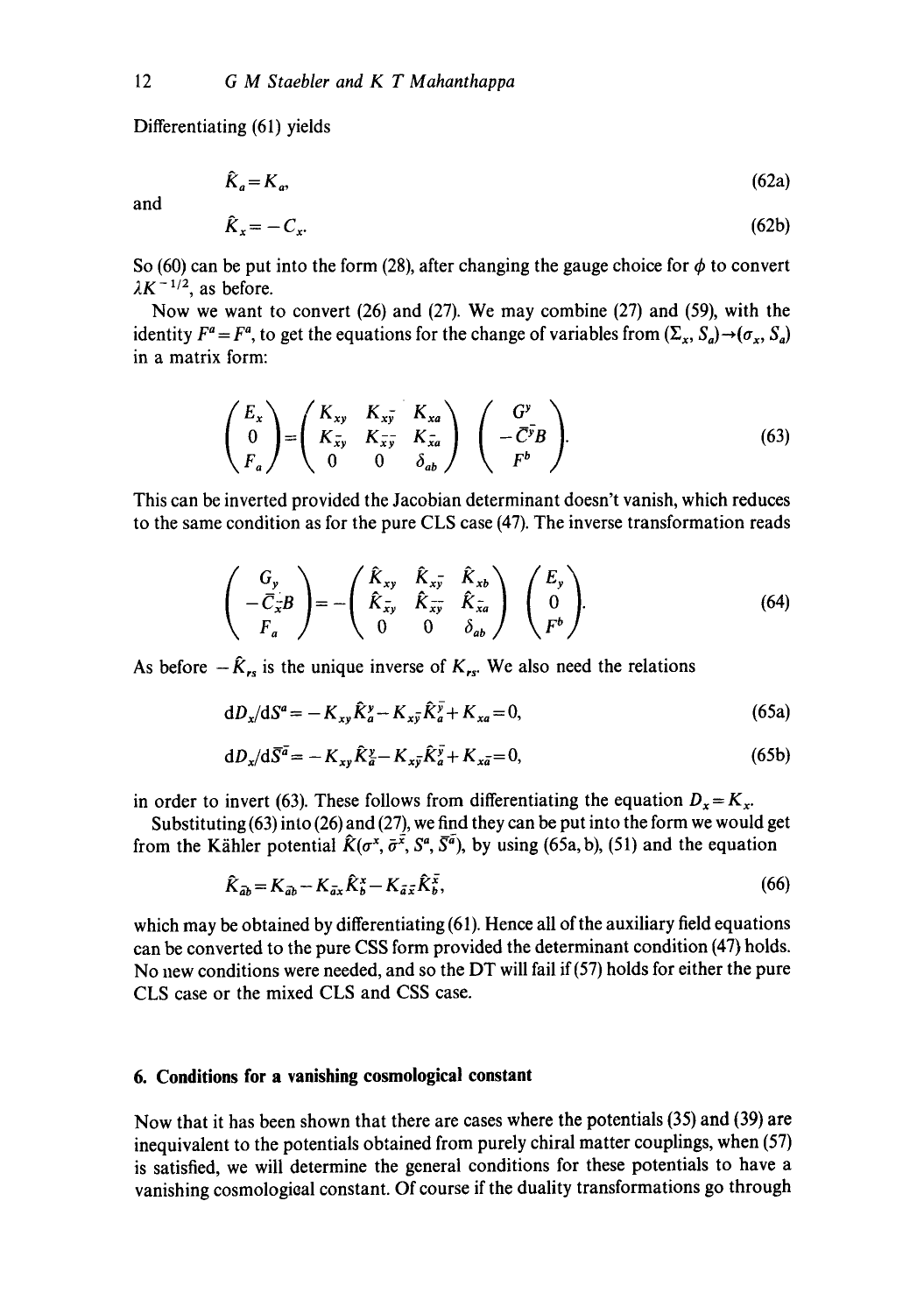nothing new is obtained, so we will use the duality failure requirement, in conjunction with a vanishing cosmological constant, to explore the new potentials.

First let us consider the couplings in the case of purely CLS matter the potential (for  $P\neq 0$ ) is given in (35). It can be written as

$$
V = 3\lambda K^{-3/2}B, \quad \lambda \neq 0. \tag{67}
$$

In order to have a vanishing cosmological constant, the classical vacuum expectation value (VEV) of the potential must vanish:  $\langle V \rangle = 0$ . This can only occur if  $\langle K^{-3/2} \rangle = 0$ , or  $\langle B \rangle = 0$ . The former condition is unrealistic as it requires  $\langle K \rangle \rightarrow \infty$ . We will always assume a finite VEV for K in what follows. The latter condition  $\langle B \rangle = 0$ , can be substituted into the equations obtained by taking VEV of (32) and (33) to get

$$
\lambda \langle K^{-3/2} \rangle - \langle K_{xy} G^x C^y \rangle = 0, \tag{68}
$$

$$
\langle K_{xy}^- G^y \rangle = 0. \tag{69}
$$

Since (68) requires at least one non-vanishing VEV for  $G_x$ , (69) is equivalent to

$$
\langle \det(K_{xy}) \rangle = 0. \tag{70}
$$

The other necessary condition for  $\langle V \rangle = 0$  is

$$
\langle K_{xy} G^x C^y \rangle \neq 0 \quad \text{if} \quad \lambda \neq 0. \tag{71}
$$

The equations (69) and (71) imply that  $\langle K_{rs}G^s \rangle \neq 0$  for all solutions  $\langle G_s \rangle$ . Thus  $\langle K_{rs} \rangle$ cannot have any zero eigenvalues, and the condition (47) for DT to go through is satisfied. Since the invertability of  $K_{rs}$  is sufficient to carry out DT, at least for the vacuum field equations, we can convert (68) and (69) into the purely chiral case (when  $\lambda \neq 0$ ), and obtain the conditions necessary for  $\langle V \rangle = 0$  there:

$$
\det \langle \hat{K}_{xy} \rangle = 0, \quad \lambda \neq 0,
$$
 (72a)

$$
\langle E^* \hat{K}_x \rangle \neq 0. \tag{72b}
$$

It has been shown by Barbieri *et al* (1985), that (72a) and (72b) are both necessary and sufficient for  $\langle V \rangle = 0$ . We can verify this by substituting (71) and (69) into the auxiliary field equation (33), which would yield  $\langle B \rangle = 0$ .

If DT fails because (57) holds in the vacuum, then we will have new results. It was found above that  $\lambda \neq 0$  required the determinant of  $\langle K_{rs} \rangle$  not to vanish if  $\langle V \rangle = 0$ . If  $\lambda = 0$  then (68) and (69) together are solved by

$$
\langle K_{rs}G^s \rangle = 0. \tag{73}
$$

Notice that if  $\lambda = 0$  the potential is always flat ( $V \equiv 0$ ), so the cosmological constant vanishes identically even if  $B \neq 0$ , thus (73) is not the most general solution since we have also taken  $\langle B \rangle = 0$ . If det $\langle K_{rs} \rangle = 0$ , then  $\langle K_{rs} \rangle$  has at least one zero eigenvalue, so that (73) is satisfied. Note that  $\langle G_r \rangle$  is undetermined in some direction, so that the scale of supersymmetry breaking is not fixed at the tree level.

Now let us examine the mixed chiral and linear superfield case. Again the potential can be written in the form (67) if  $\lambda \neq 0$ , so  $\langle V \rangle = 0$  implies  $\langle B \rangle = 0$ , if  $\langle K^{-3/2} \rangle \neq 0$ .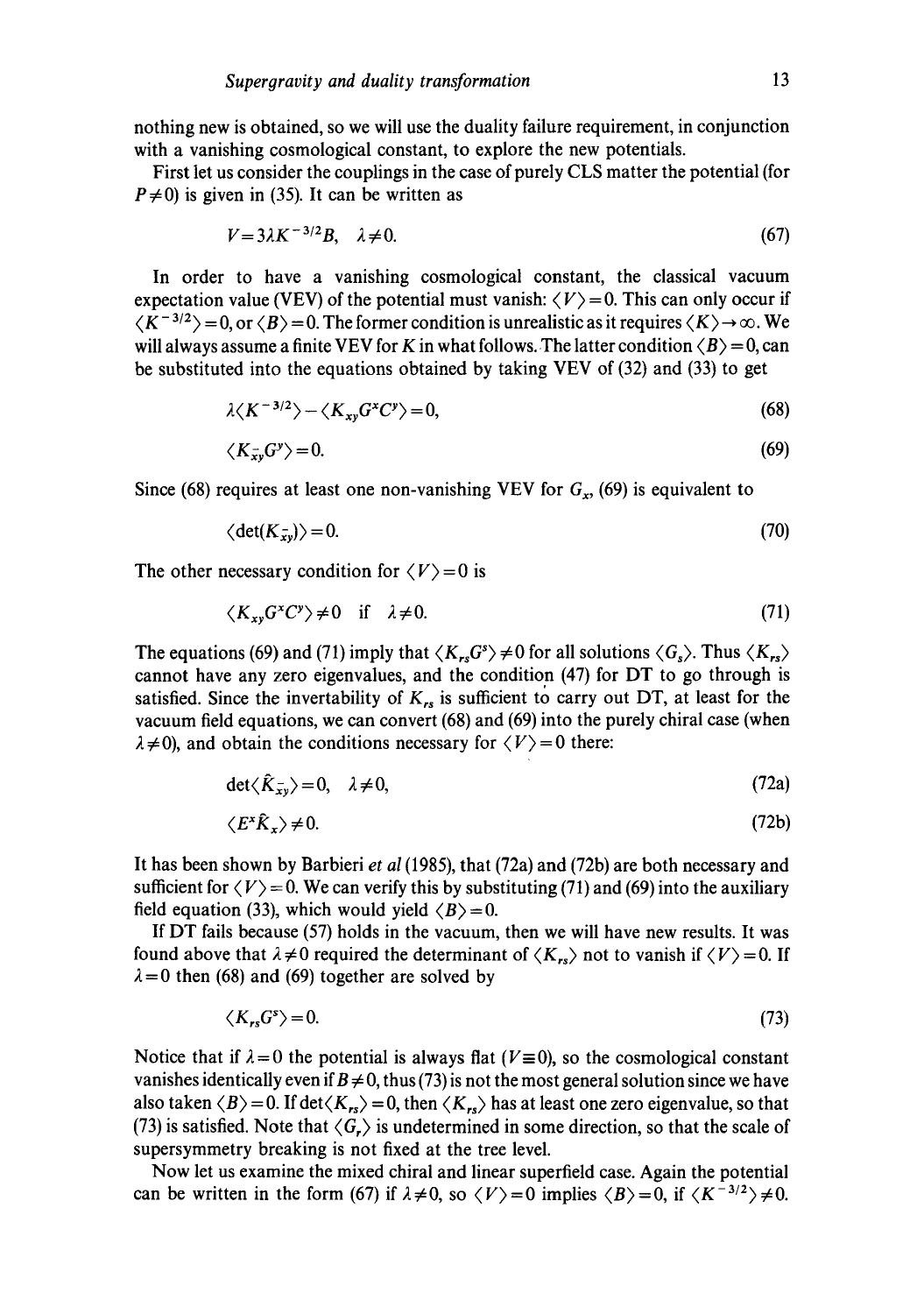Setting  $B = 0$  in the auxiliary field equations (25), (26) and (27), and using the definitions (38b, c), we find

$$
\langle J_i F^i + \lambda K^{-1/2} \rangle = 0, \tag{74}
$$

$$
\langle K_{ij}F^j \rangle = 0. \tag{75}
$$

Now  $\lambda \neq 0$  and (74) requires some  $\langle F^i \rangle \neq 0$ . So (75) is equivalent to

$$
\langle \det(K_{ij}) \rangle = 0, \quad i = (a, x). \tag{76}
$$

This must hold regardless of whether or not DT can be made. The other necessary condition is

$$
\langle J_i F^i \rangle \neq 0. \tag{77}
$$

It is easy to verify that (76) and (77) are also sufficient conditions as they force  $\langle B \rangle = 0$ and  $\langle V \rangle = 0$ .

Failure of DT in vacua occurs if

$$
\langle K_{xy} G^y + K_{xy} \overline{G}^y \rangle = 0, \tag{78a}
$$

$$
\langle K_{xy}G^y + K_{x\overline{y}}\overline{G}^y \rangle = 0, \tag{78b}
$$

for some non-zero  $\langle G_x \rangle$ . We can rewrite (74) as

$$
\langle K_a F^a - C^* K_{xa} F^a - K_{xy} C^* G^y + \lambda K^{-1/2} \rangle = 0, \tag{79}
$$

and (75) as

$$
\langle K_{aa}^- F^a + K_{av}^- G^y \rangle = 0,\tag{80a}
$$

$$
\langle K_{xa}F^a + K_{xy}G^y \rangle = 0. \tag{80b}
$$

The set of equations (78), (79) and (80) can be solved simultaneously with some  $\langle G_x \rangle \neq 0$ , only if at least one of the CSS auxiliary fields also has  $\langle F_a \rangle \neq 0$ ; in this case the vacuum of the model will be inequivalent to the dual pure CSS model. Thus we do not require  $\lambda = 0$  in order to have both failed DT and a zero cosmological constant for the mixed  $CLS + CSS$  case.

## **7. Examples of failed duality transformations**

In this section three examples in which DT to chiral superfields do not go through, are given. The first example has det  $(K_{rs}) = 0$  by virtue of the auxiliary field equations, even away from the vacuum. The second has the determinant vanish only at the minimum of the scalar potential. The third example has only one CLS and it is a Lagrange multiplier.

The first example is taken from Mahanthappa and Staebler (1985). We wilt simplify the version given thereby leaving out the chiral superfields. The model has two linear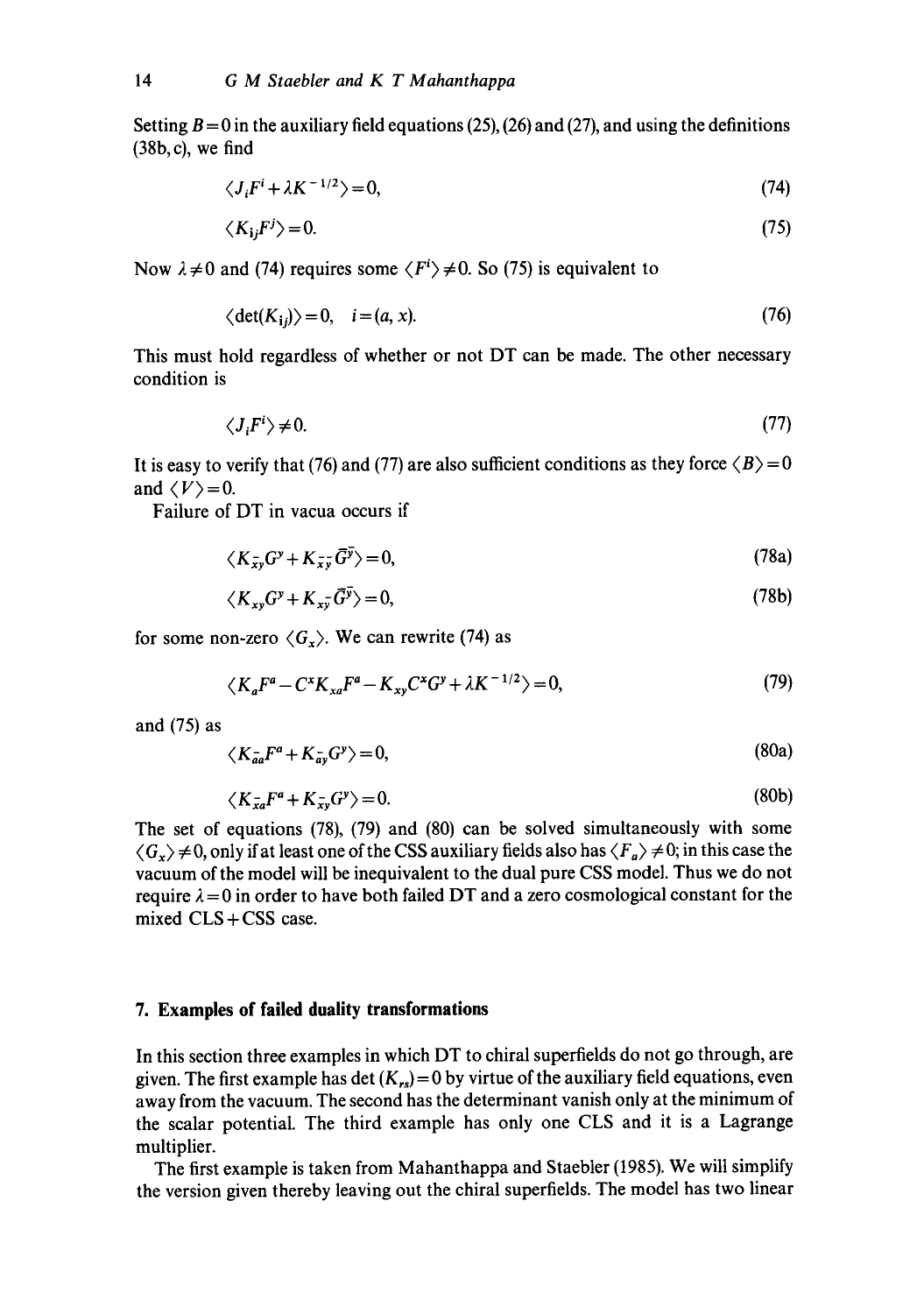superfields  $\Sigma_1$  and  $\Sigma_2$  with K given by

$$
K = \Sigma_1 \left( \Sigma_2 + \frac{a^n}{n-1} \Sigma_2^{-(n-1)} \right) + f(\Sigma_2, \tilde{\Sigma}_2) + \text{h.c.}
$$
 (81)

In (81)  $f$  is an arbitrary function which was not introduced in Mahanthappa and Staebler (1985), and (a, n) are real constant parameters. Note that  $\Sigma_1$  is a Lagrange multiplier, and that both  $\Sigma_1$  and  $\Sigma_2$  are non-propagating auxiliary fields. The matrix elements *K,s* are

$$
K_{11} = K_{11} = K_{12} = K_{12} = 0,
$$
\n(82a)

$$
K_{12} = 1 - a^n C_2^{-n},\tag{82b}
$$

$$
K_{22} = f_{22}, \quad K_{2\bar{2}} = f_{2\bar{2}}.\tag{82c}
$$

The inclusion of the fermionic terms in the auxiliary field equations will not change our results (see Mahanthappa and Staebler 1985), so we ignore them, and use (32) and (33) to get the equations for B and  $G_1$ :

$$
\overline{B} K_{12} C_2 = 0, \tag{83a}
$$

$$
BP + \lambda K^{-1/2} - 2K_{12}G^{1}C^{2} - K_{22}G^{2}C^{2} = 0.
$$
 (83b)

Away from the vacuum  $B \neq 0$  as can be seen by (83b), so (83a) is solved by either  $C_2 = 0$ or  $K_{12} = 0$  globally. We cannot take  $C_2 = 0$  if  $a \neq 0$ , and  $n - 1 > 0$ , since then  $K \rightarrow \infty$ ; so the only solution to (83a) is  $K_{12} = 0$ . From (82a), it is clear that if  $K_{12} = 0$  then  $K_{13} = 0$ , so det  $(K_{rs})=0$  everywhere on-shell. Thus, the on-shell theory, with auxiliary fields eliminated, must be inequivalent to a chiral superfield action, when  $1 - n > 0$ , and  $a \neq 0$ . It turns out, that for this particular model, supersymmetry is broken in a novel way: by the vacuum expectation value of the non-propagating auxiliary superfield  $\Sigma_2$ .

The second example has only one propagating linear superfield  $\Sigma$ . The conditions for the minimization of the potential, for a single superfield, can be derived directly from the form (24) for the potential (with  $S_a = 0$ ). Using (67), it follows that, at the minimum  $C_0$ , we must have

$$
B\bigg|_{C_0} = 0, \quad \frac{\mathrm{d}B}{\mathrm{d}C}\bigg|_{C_0} = 0,\tag{84a}
$$

and

$$
\left. \frac{\mathrm{d}^2 V}{\mathrm{d}C^2} \right|_{C_0} = 3\lambda K^{-3/2} \frac{\mathrm{d}^2 B}{\mathrm{d}C^2} \bigg|_{C_0} \quad \text{etc.} \tag{84b}
$$

Using these equations, and differentiating (24), we find the extremum condition  $(dV/dC)|_{C_0} = 0$  implies

$$
K_{111}G\overline{G}=0,\t\t(85)
$$

and the minimum condition reads

$$
(G\overline{G})^2(K_{11\overline{11}}^2 - K_{111\overline{1}}K_{\overline{1111}}) < 0, \quad K_{111\overline{1}} > 0. \tag{86}
$$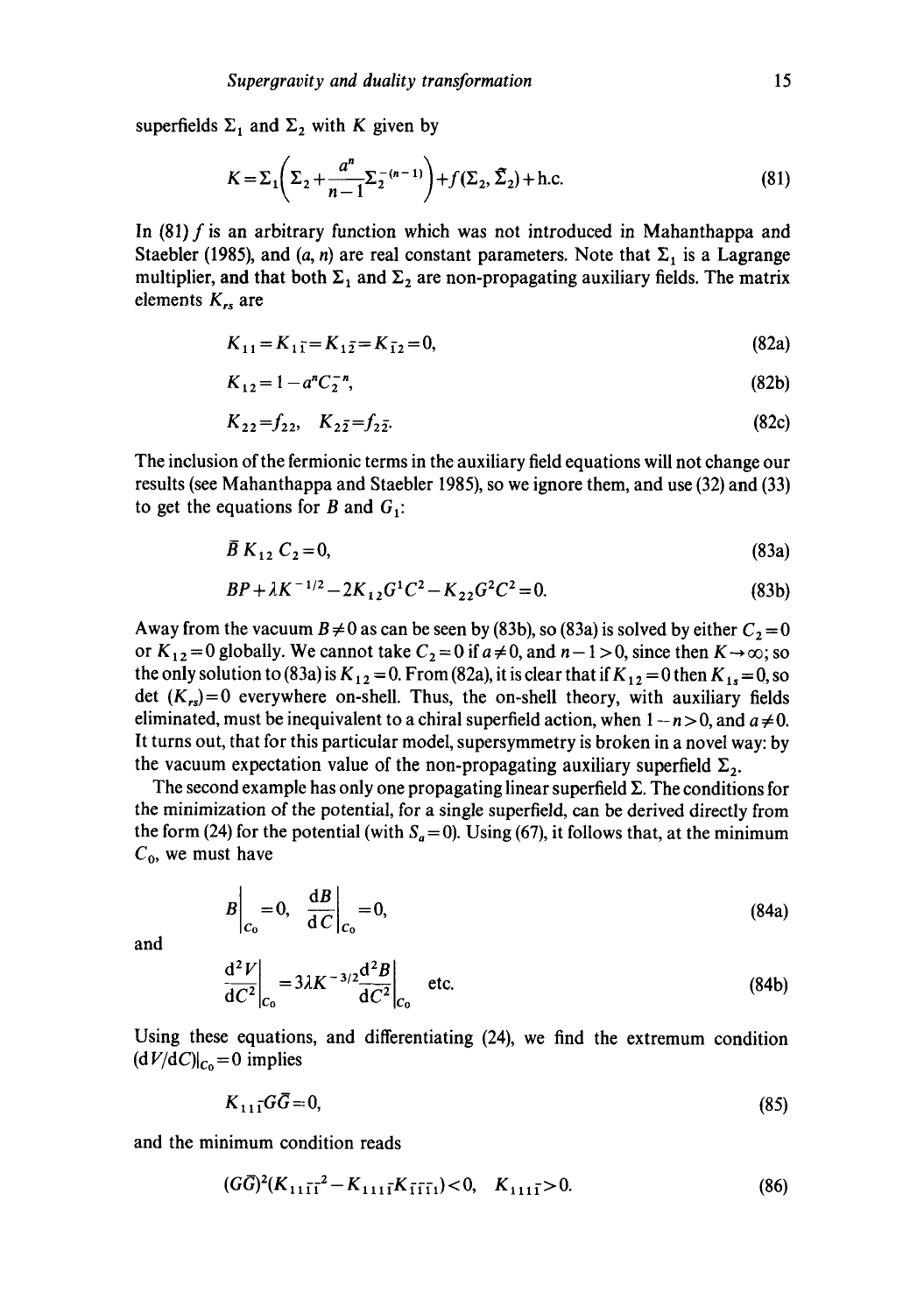We need to look for a supersymmetry breaking solution with  $\langle G \rangle \neq 0$  in order to have zero cosmological constant.

The following particular model will do

$$
K = \alpha_1 + \alpha_2 \Sigma \tilde{\Sigma} + \frac{\beta}{3!} (\Sigma^3 \tilde{\Sigma} + \tilde{\Sigma}^3 \Sigma) - \frac{\gamma}{2} (\Sigma^2 \tilde{\Sigma} + \Sigma \tilde{\Sigma}^2),
$$
 (87)

where  $(\alpha_1, \alpha_2, \beta, \gamma)$  are real parameters. This function yields a minimum at  $C_0 = \gamma/\beta$ . The DT fails if

$$
K_{1\bar{1}}|_{C_0} = 0 \Rightarrow \alpha_2 = \gamma^2/\beta. \tag{88}
$$

The other matrix elements,  $K_{11}$  and  $K_{11}$  vanish at  $C_0$ , without fine tuning of the parameters. In this example the cosmological constant is

$$
V|_{C_0} = 3\lambda^2 K^{-2}|_{C_0} \alpha_1^{-1}.
$$
\n(89)

If we had set  $\lambda = 0$ , then the potential would have vanished, but  $C_0 = \gamma/\beta$  would still be a solution to the auxiliary field equations, for which the DT fails (using (88)). In either case the VEV of G is not determined at the tree level, which is a general characteristic of models where DT breaks down, for the purely linear superfield case.

The third example has both a CLS and CSSs, but the CLS is a Lagrange multiplier, which imposes constraints on the manifold of the nonlinear sigma model of CSSs.

Consider the general coupling of a single Lagrange multiplier CLS to a set of CSSs:

$$
K = f(S_a, \tilde{S}_a) + \Sigma g(S_a, \tilde{S}_a) + \tilde{\Sigma} \tilde{g}(S_a, \tilde{S}_a),
$$
\n
$$
(90)
$$

where f is a real function but  $g$  is complex in general. The constraint equation imposed by the CLS  $\Sigma$  is

$$
\nabla_{\dot{\mathbf{x}}} g(\mathbf{S}_a, \tilde{\mathbf{S}}_a) = 0. \tag{91}
$$

If g is a holomorphic function of the CSSs;  $q = g(S_a)$ , then (91) is satisfied trivially as the Lagrange multiplier term in (90) would vanish. If g is antiholomorphic  $g = g(\bar{S}_d)$ , then the constraint (91) is equilvalent to  $g(\bar{S}_q)$  = constant. In this case the constraint could have been applied by using a CSS Lagrange multiplier  $(\bar{S}_0)$ , since

$$
\int d^4x d^2\theta d^2\overline{\theta}[E^{-1}\Sigma g(\overline{S}_a)] = \int d^4x d^2\overline{\theta}[\overline{\phi}^3 \overline{S}_0 g(\overline{S}_a)],\tag{92}
$$

where  $\bar{S}_0 \equiv -\frac{1}{4} \nabla^2 \Sigma$ . We therefore only have a truly CLS Lagrange multiplier when the constraint functional is non-holomorphic  $q = q(S_n, \overline{S_n})$ . The condition (57) for the breakdown of DT is satisfied since

$$
\partial^2 K/\partial \Sigma \partial \Sigma = \partial^2 K/\partial \Sigma \partial \Sigma = \partial^2 K/\partial \Sigma \partial \Sigma = 0. \tag{93}
$$

The functional  $f(S_{a}, \overline{S}_{\overline{a}})$  is the Kähler potential for the manifold described by the CSS coordinates  $S_a$ . The non-holomorphic constraint (91) not only prevents DT from going through, it also reduces the sigma model manifold to a smaller one which is, in general, non-K/ihler. This is due to the fact that a non-h01omorphic constraint does not preserve the complex structure of a K/ihler manifold, so that the constrained manifold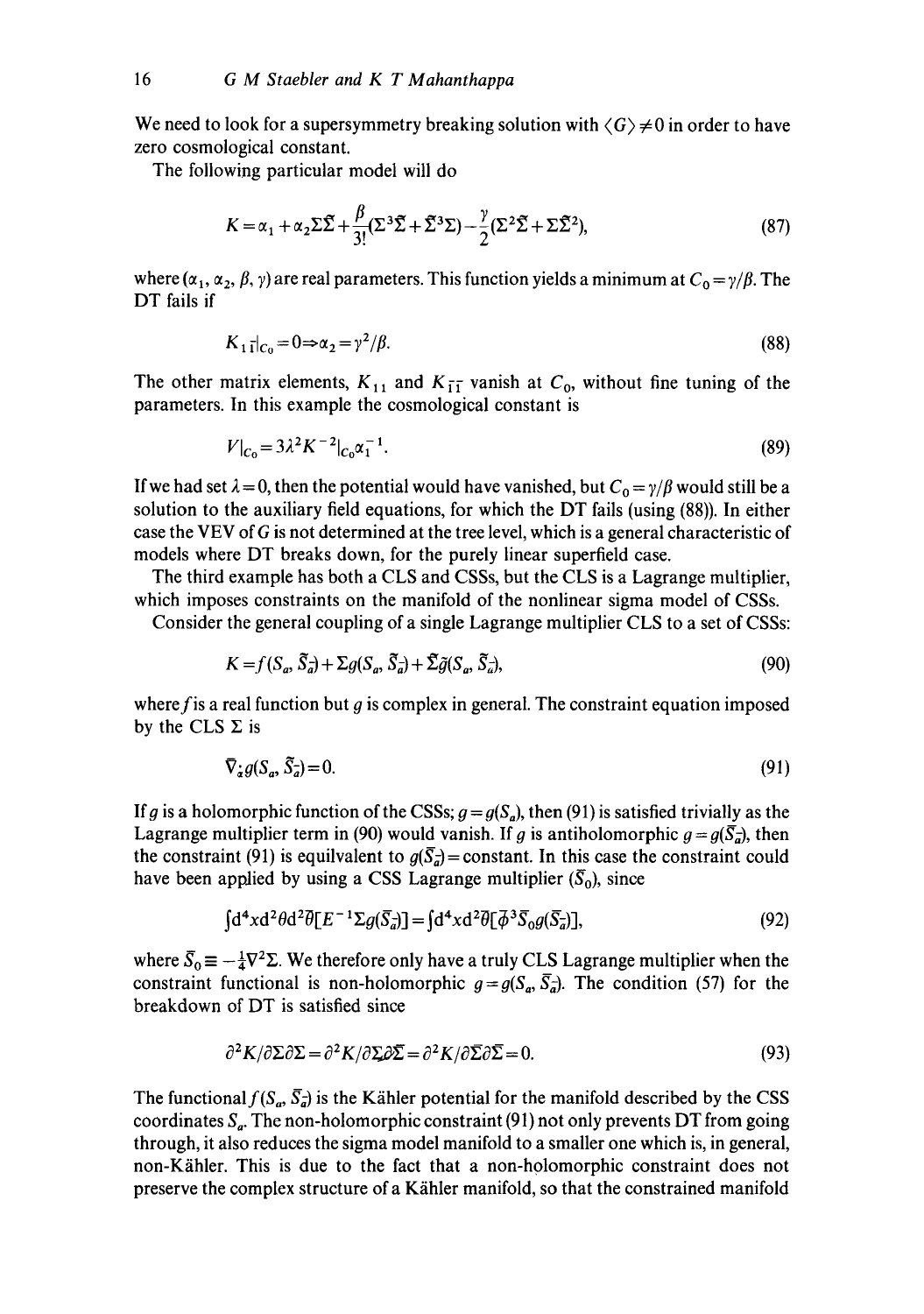is non-K/ihler, except in special cases where a non-holomorphic change of variables exists which restores the hermiticity of the metric. Non-holomorphic constraints can also be imposed by CSS Lagrange multipliers, but they are not usually equivalent to those constraints imposed by CLS Lagrange multipliers.

As a specific example let us take

$$
f = S_1 \tilde{S}_1 + S_2 \tilde{S}_2, \quad g = (S_1 + \tilde{S}_2)^2,
$$
\n(94)

for the functions in (90). The equations of motion for the CSSs  $S_1$ ,  $S_2$  are

$$
(\nabla^2 + R)(\widetilde{S}_1 + 2\Sigma(S_1 + \widetilde{S}_2)) = 0,\tag{95a}
$$

$$
(\nabla^2 + R)(\tilde{S}_2 + 2\tilde{\Sigma}(\tilde{S}_1 + S_2)) = 0,\tag{95b}
$$

and the constraint equation is

$$
\nabla_{\dot{x}} (S_1 + \tilde{S}_2)^2 = 0. \tag{96}
$$

The constraint (96) is solved by  $\tilde{S}_2$  = constant, which reduces (95a, b) to

$$
(\bar{\nabla}^2 + R)\tilde{S}_1 = 0,\tag{97a}
$$

$$
(\nabla^2 + R)(A + 2\tilde{\Sigma}(\tilde{S}_1 + A)), \quad A = \text{constant.} \tag{97b}
$$

The first of these is just the free field equation for a CSS, and the second determines the Lagrange multiplier  $\Sigma$  in terms of  $S<sub>1</sub>$ . This model describes a single propagating CSS.

If we try to make a duality transformation by introducing a CSS  $(\sigma)$  in the usual way we obtain the dual equation

$$
\sigma = g = (S_1 + \tilde{S}_2)^2. \tag{98}
$$

This equation does not involve  $\Sigma$ , so it is impossible to replace  $\Sigma$  by the dual variable  $\sigma$ , and the DT fails. One might think that (98) could be solved for say  $S_1$  as a function of  $(\sigma, \tilde{S}_2)$ , which would eliminate  $\Sigma$  from the action leaving only a pure CSS term  $K = f(\sigma, \tilde{S}_2)$ . In this way the duality transformation would result in a pure chiral theory anyway. Although it is true that (98) can be solved formally for  $S_1 = \sigma^{1/2} - \tilde{S}_2$ , the resulting theory has two propagating CSSs,  $S_2$  and  $\sigma$ , whereas the original theory only has one. The reason a formal solution of (98) fails to reproduce the original theory is that the chirality of  $\sigma$  implies the constraint (91), which eliminates some of the degrees of freedom, and makes the formal solution invalid. In this particular example the constraint (96) is solved by  $\bar{S}_2$  = constant, which is equivalent to a constraint which results from a CSS Lagrange multiplier, as mentioned above. This model is therefore equivalent to a pure CSS model, but the DT has failed to produce the appropriate CSS model. In general the constraint (91) will determine the same number of degrees of freedom as two CSSs, but a CSS Lagrange multiplier would yield the constraint

$$
(\nabla^2 + R)g = 0,\tag{99}
$$

which is less restrictive than (91), and only determines the degrees of freedom of one CSS. For the special case (94), the two constraints (91) and (99) have the same solution, which is why the model is equivalent to a pure CSS model.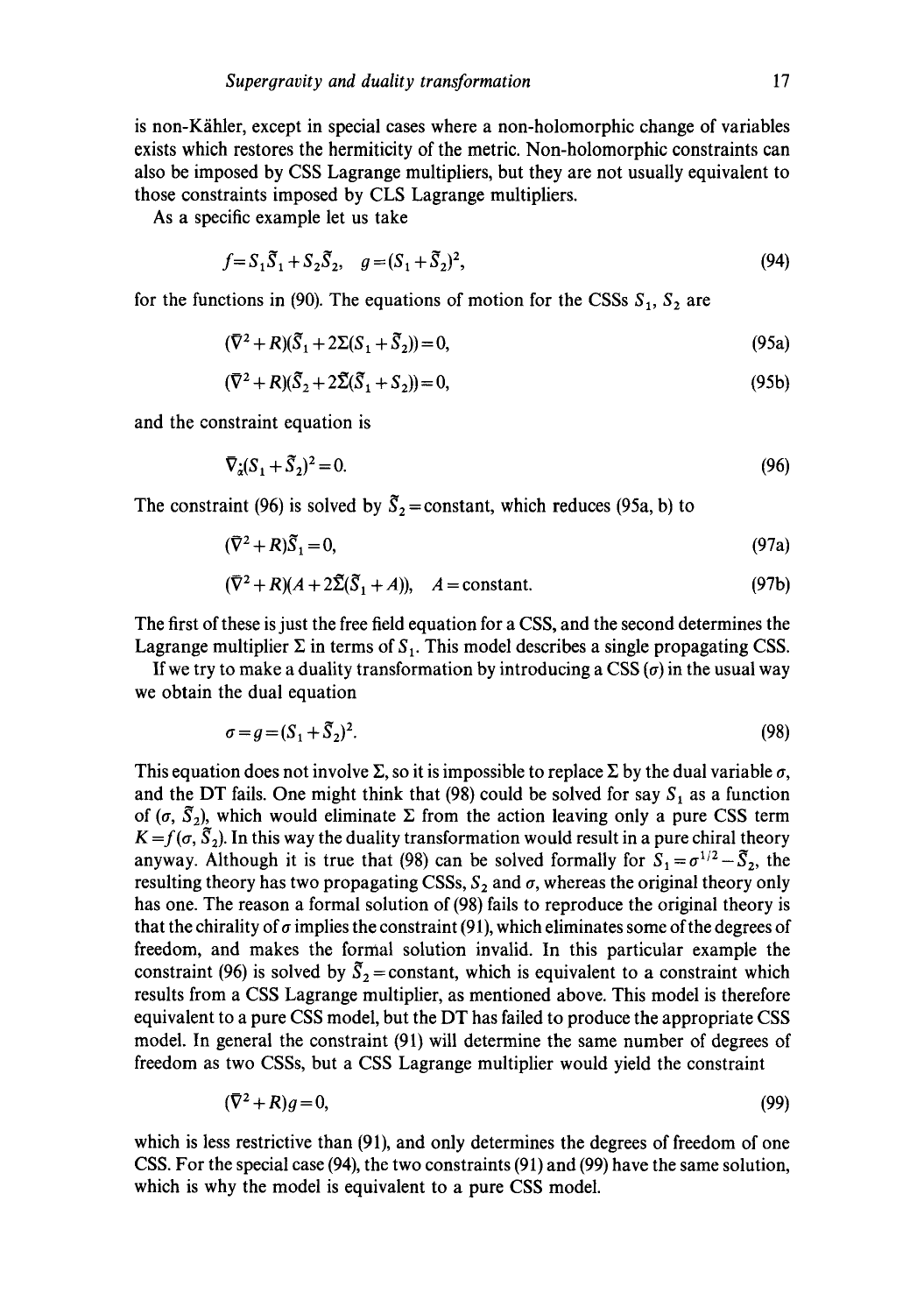From this example it is apparent that the condition (57) ensures that the DT will not produce an action which is equivalent to the original one involving CLSs. However, the failure of duality, by itself, is not sufficient to ensure that the resulting theory has no equivalent pure CSS theory. Since the final equations (97a, b) are not only supersymmetry preserving, but are Kähler (trivially) in nature, it is also true that failure of DT does not necessarily imply either broken supersymmetry or non-Kähler geometry. Thus, we can only consider (98) as one of the conditions needed in order to be able to construct supersymmetric theories with non-Kähler geometry.

#### **8. Discussion and conclusion**

In this paper the breakdown of DT between chiral and linear matter superfields has been demonstrated, in the presence of the old-minimal supergravity. Two cases have been distinguished: the purely linear and the mixed case of chiral and linear.

The DT is not invertible if the determinant of the matrix  $K_{rs}$  (46c) vanishes, either globally, or in the vacuum. This result can be understood in simple geometric terms. The DT converts  $K_{rs}$  into its unique inverse  $-\hat{K}_{rs}$  which contains the Hermitian Kähler metric  $\hat{K}_{x\bar{y}}$ . This is accomplished by a non-holomorphic change of the complex coordinates  $C_x = \sum_{x|_{\theta}=\bar{\theta}=0}$ . If  $K_{rs}$  is not invertible, its determinant vanishes, and no change of coordinates exist to convert it to  $\hat{K}_{rs}$ . This, combined with the fact that CLSs have couplings and kinetic terms (Deo and Gates 1985) which are not in Kähler form before a DT is made, leads one to expect that models with CLSs not admitting DT will usually have non-Kähler couplings and kinetic terms on-shell. The third example in § 7 shows that this is not always the case however. This example also shows that the failure of DT does not necessarily imply broken supergymmetry, although we have not constructed an example where DT fails due to (57) *globally,* and yet supersymmetry is preserved for a *non-Kähler* model. The most interesting possibility is that both supersymmetry and DT break down only in vacua for physical CLSs, resulting in a non-Kähler equivalent theory, as demonstrated by the second example in § 7.

We have seen, that in order to have a realistic model, with a zero cosmological constant, the cosmological term in the action (10) must be absent ( $\lambda = 0$ ), for pure CLS theories, which cannot be transformed to chiral ones by DT. This results in a fiat potential ( $V \equiv 0$ ). When the potential is flat, supersymmetry can be broken only if there exist non-supersymmetric solutions to the auxiliary field equations, since there are no "extrema" of V.

The mixed case is more flexible, as it can have a zero cosmological constant even when  $\lambda \neq 0$ , and the DT breaks down. We conclude from this that the scalar multiplet couplings, which have been used in almost all  $N = 1$  supergravity theories, are a special case, and that there is a wide class of inequivalent couplings, which are equally phenomenologically viable.

In the third example of  $\S 7$  we saw that even when all the physical supermultiplets are represented by CSSs, the manifold of the nonlinear sigma model can become non-Kähler, if CLSs are used as Lagrange multipliers to impose (non-holomorphic) constraints. This indicates that the presence of auxiliary fields in the off-shell representations of N-extended supersymmetries could result in the manifold of scalar fields being non-K/ihler on-shell. It is clear that the assumption that the scalar fields, in